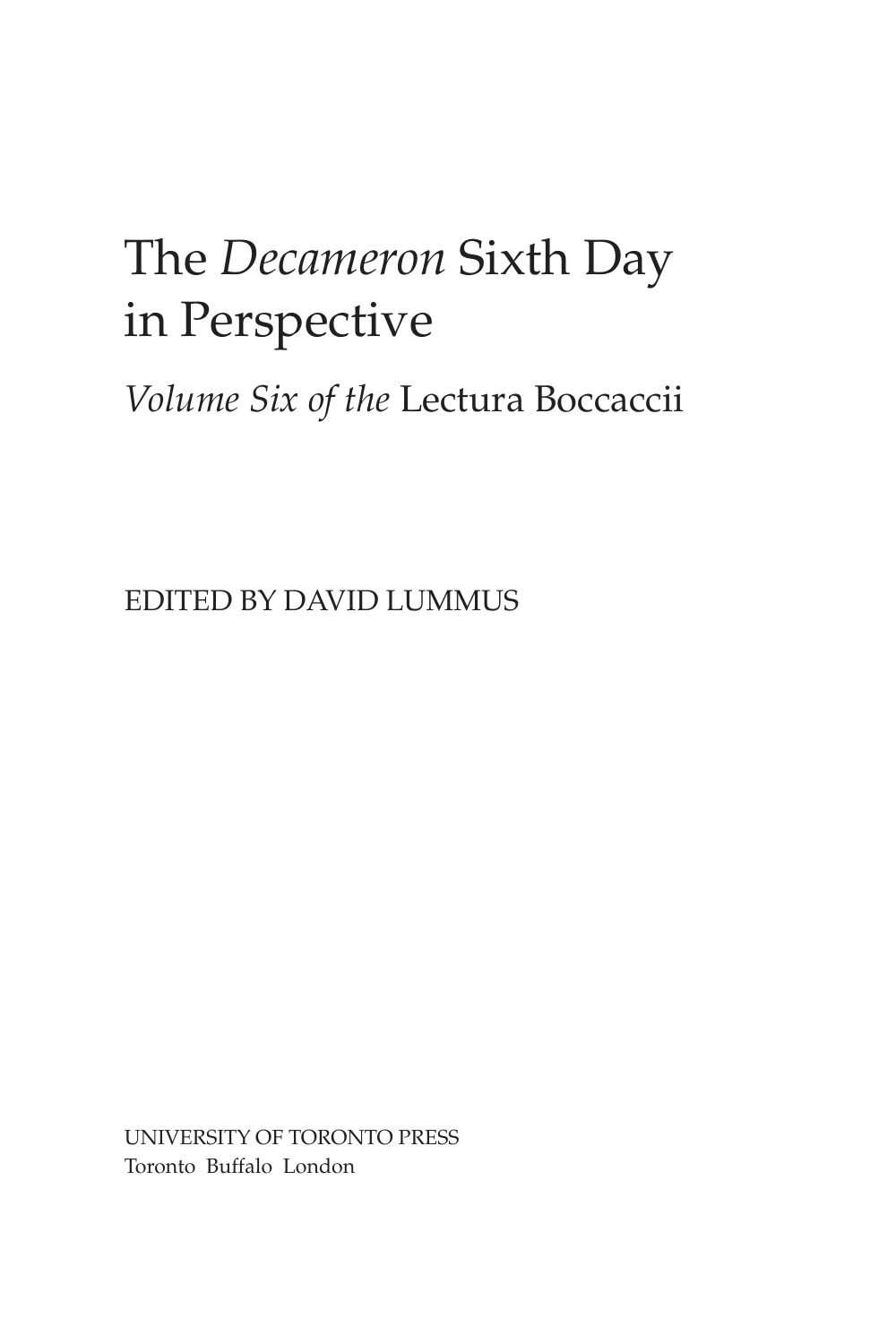Toronto Buffalo London © University of Toronto Press 2021 [utorontopress.com](http://utorontopress.com)  Printed in the U.S.A.

ISBN 978-1-4875-0871-5 (cloth) ISBN 978-1-4875-0870-8 (EPUB) ISBN 978-1-4875-0869-2 (PDF)

## **Library and Archives Canada Cataloguing in Publication**

Title: The Decameron sixth day in perspective / edited by David Lummus. Names: Lummus, David, editor.

- Series: Toronto Italian studies. | Toronto Italian studies. Lectura Boccaccii ; v. 6.
- Description: Series statement: Toronto Italian studies | Lectura Boccacci ; volume 6 | Includes bibliographical references and index.
- Identifiers: Canadiana (print) 20210146559 | Canadiana (ebook) 20210146583 | ISBN 9781487508715 (cloth) | ISBN 9781487508708 (EPUB) | ISBN 9781487508692 (PDF)

Subjects: LCSH: Boccaccio, Giovanni, 1313–1375. Decamerone. Classification: LCC PQ4287 .D4258 2021 | DDC 853/.1–dc23

University of Toronto Press acknowledges the financial assistance to its publishing program of the Canada Council for the Arts and the Ontario Arts Council, an agency of the Government of Ontario.



Canada Council for the Arts

**Conseil des Arts** du Canada



**ONTARIO ARTS COUNCIL** CONSEIL DES ARTS DE L'ONTARIO an Ontario government agency un organisme du gouvernement de l'Ontario

Funded by the Financé par le of Canada

Government gouvernement<br>
of Canada du Canada

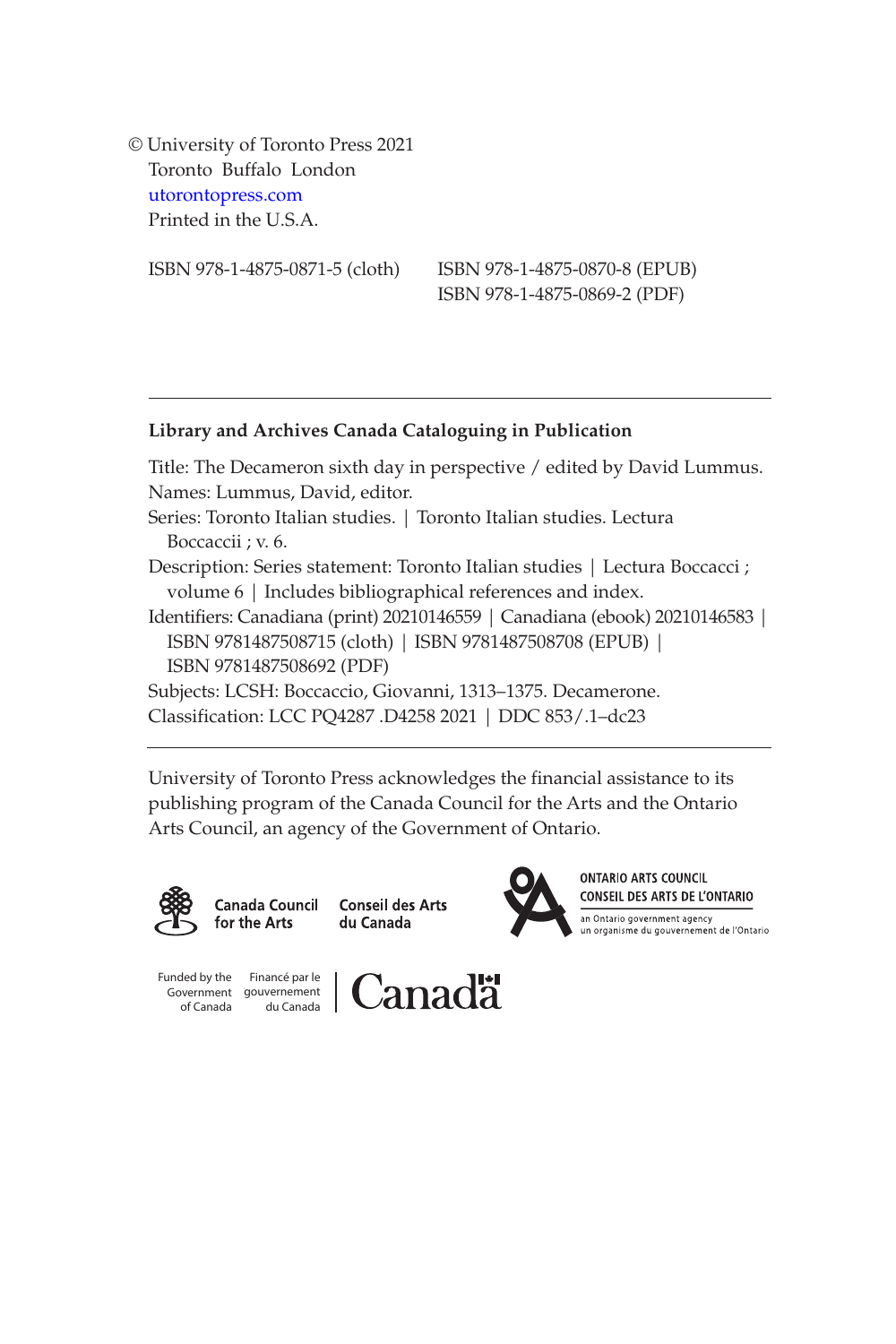## peter carravetta

The sixth *novella* of Day Six of the *Decameron* has received little attention in Boccaccio scholarship. It is as if there were just so many other longer, more complex, more memorable stories of the over one hundred to write about that even those scholars who focused on one or more of the themes of the Sixth Day barely even mention it.<sup>1</sup> Tucked away in a little niche between the more famous one that precedes it, the fifth about Giotto's mordant remark to Forese da Rabatta, and the seventh, Philippa's memorable defence of her infidelity, the tale of Michele Scalza gets at best a mention in passing, a listing in a footnote. In truth, the tales about Oretta (VI.1), Cisti (VI.2), Chichibio (VI.4), and Brother Cipolla (VI.10) do lend themselves to broader, multilayered approaches, and typically yield penetrating insights into the complex world of Boccaccio's masterpiece. Assuming therefore that most readers don't have it present in their mind, let us summarize what happens in the story, before we attempt a critical reading.

Under the reign of Elissa, who entreats the storytellers to entertain by showing how "exquisite these sayings can be if proffered at the right moment," the tale is being narrated by Fiammetta, who we have learned is characterized as portraying temperance.<sup>2</sup> One of the cardinal virtues, temperance involves sound judgment, self-restraint; indeed prudence meant to avert excess in certain situations by directing attention to what is appropriate in given contexts. In the economy of the

<sup>1</sup> Even in Francesco Bruni's thorough study, this tale gets less than a page (387–8). See also brief references in cited works by Petrini, *Nel giardino*; Wallace; Palumbo; Giusti, "La novella"; Olson, *Courtesy Lost*; Martinez, "*Scienze della Cittade*"; Oesch-Serra; and Picone, "Leggiadri motti." We will refer to some of them further down.

<sup>2</sup> See Kirkham, *Sign of Reason* 169 et infra.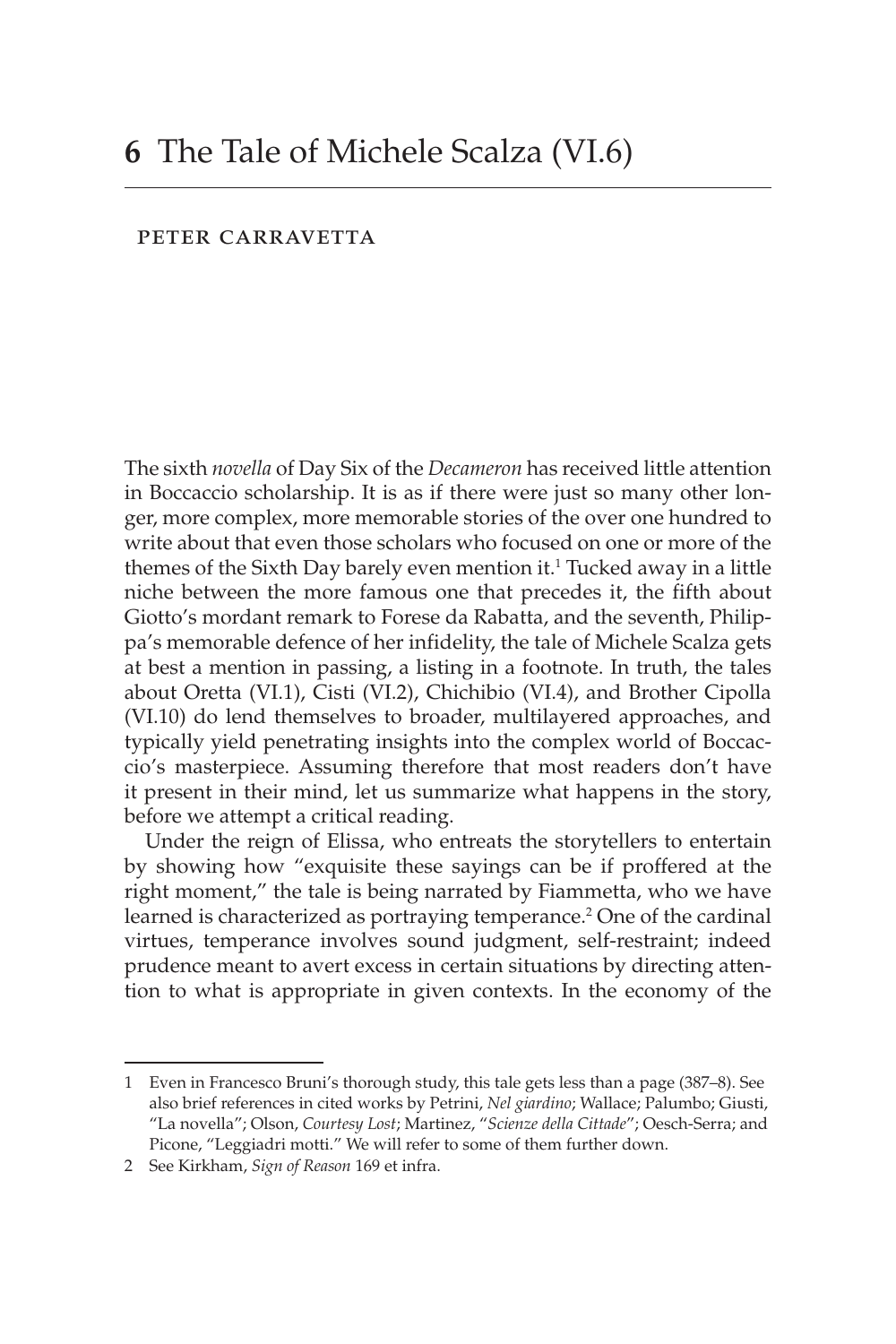Sixth Day, Fiammetta sketches for us a scene wherein a group of friends is loitering in the back alleys of Florence, not too far from Santa Maria Novella, and in their playful roguishness end up bandying about which was the most noble and ancient family in the city. Some vouch for the Uberti, and some counter with the Lamberti, who were actually existing but decayed upper-crust families at the time, $3$  unlike for instance the powerful clans of the Donati and the Cerchi. In the meantime, the friends end up in someone's house, Piero the Florentine, to continue their rumpus. A Michele Scalza, known to be a jolly party animal and a gossip – as "le piú nuove novelle aveva per le mani" [VI.6.4; he had any number of juicy stories up his sleeve; 395]4 – ready to jump into any boisterous gathering to draw attention and have fun, often at someone else's expense, first listens and then barges in, telling the bunch that they know not what they are talking about. He remarks with a grin that it is the Baronci<sup>5</sup> who are "i più gentili uomini e i più antichi, non che di Firenze ma di tutto il mondo o di Maremma" [VI.8.6; the most noble and ancient of men, not only of Florence but of the whole world and Maremma too; my trans.], a claim backed by invoking the authority of the most prestigious academics of the time, the Schoolmen. This is no small detail, as we will see.

<sup>3</sup> Najemy, *History of Florence* 6 and 60–1, points out that of the great families that practically ruled Florence during the twelfth century – some listed in Cacciaguida's microhistory in *Paradiso* 16 – only a few had survived the banishment of the Ghibellines in 1267–8, and this included the powerful families of the Lamberti and the Uberti, some of whom moved on to Siena and Pisa (Olson, *Courtesy Lost* 140). However, though their reputation as noble and ancient remained in the culture, they were no longer models of ethical behaviour. We recall that Farinata degli Uberti appears in Canto 10 of the *Inferno*, whereas a Mosca dei Lamberti is presented by Dante as a sower of discord in *Inferno* 28.

<sup>4</sup> Unless otherwise indicated, I have used the Waldman translation for the English text, but occasionally I have used the McWilliam version or my own translations, as indicated in square brackets. For the original text, I have used Branca's 1976 edition for *Tutte le opere*.

<sup>5</sup> In Najemy's register of the old élite (the *grandi* for the Florentines of the period) – characterized by agnatic lineages, inherited wealth, and recurrent inter-family strife vying for prestige – there is no Baronci, but he attests to a Baroncelli clan in early 1300, who were part of an emerging newfangled élite (*History of Florence* 23). In *Paradiso* 16, 104, Cacciaguida lists a "Barucci" among the earlier élites in early thirteenth century. There are almost no sources on the Baronci, other than Branca's remark that they were part of an old bourgeois family (Boccaccio, *Decameron* [1976] 2:1062). In his *Ethics of Retribution*, Nissen writes: "It is evident that the Baronci of Sacchetti's generation were no more highly regarded than their ancestors who were derided in *Decameron* VI.6" (90). There are no records of the next character introduced, Michele Scalza, and a case can be made that he represents the author's critical persona.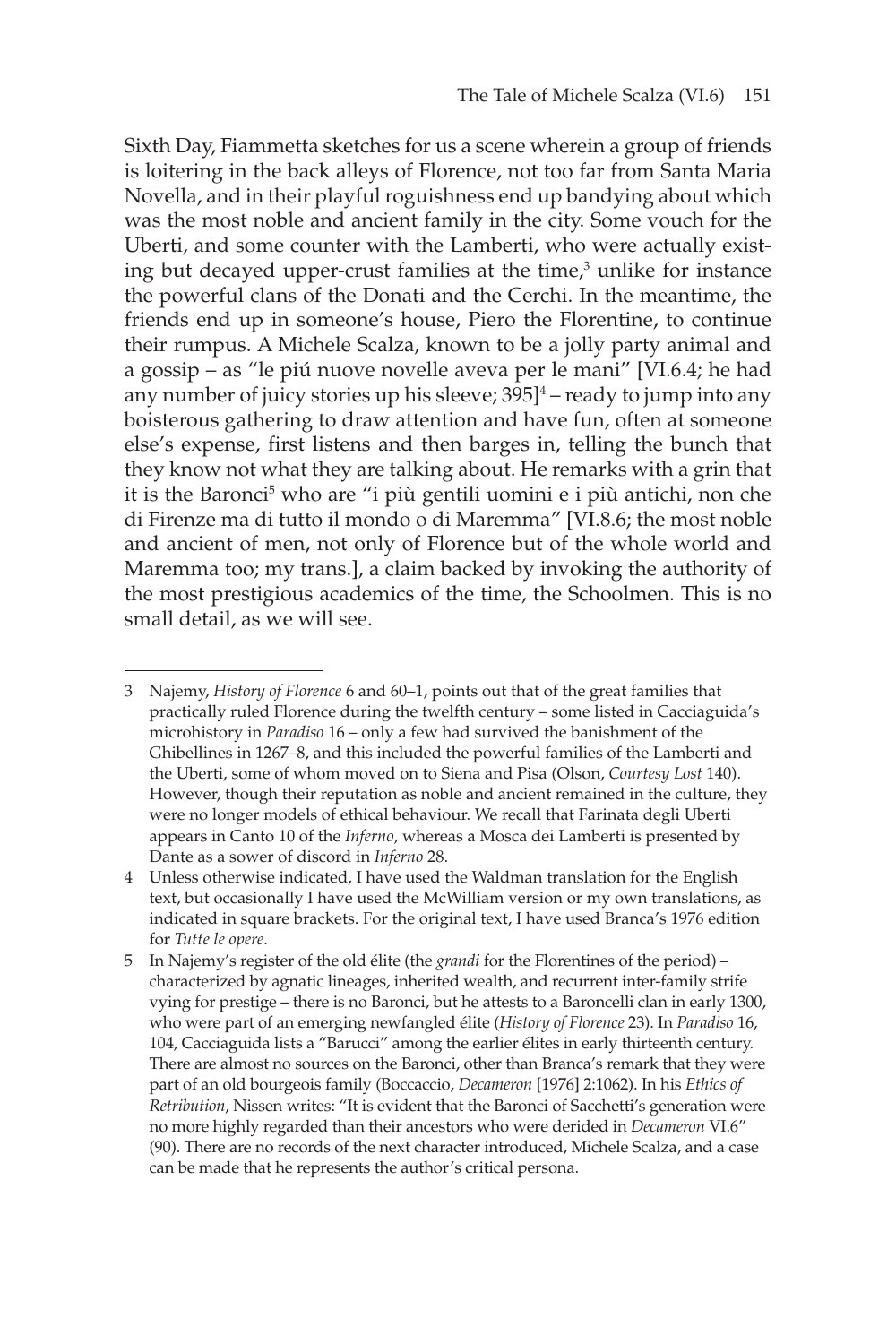The troop snaps back, much like a bunch of East Side Kids or Bowery Boys from the famous Samuel Goldwyn movies of the 1940s, sneering: what do you take us for? We know what you are talking about. I'll prove it to you, counters Michele, but if I win, you will treat me and six other people to supper. Sure of his hand, he further says: "io ne starò alla sentenzia di chiunque voi vorrete" [VI.6.8, I'll accept the verdict of anyone you want]. In such situations, there is always someone who immediately thinks he also can get into the wrangling to his advantage. So Neri Mannini now jumps in, plugging in Piero the Florentine, the host, as a judge, whom some of the troop immediately went to fetch.

Well, asks the newly appointed judge, "come potrai mostrare questo che tu affermi?" [VI.6.10; how are you going to prove your assertion?; 396]. The argument runs as follows:

Voi sapete che, quanto gli uomini sono più antichi, più son gentili, e così si diceva pur testé tra costoro: e i Baronci son più antichi che niuno altro uomo, sì che son più gentili; e come essi sien più antichi mostrandovi, senza dubbio io avrò vinta la quistione. (VI.6.12)

[As you know, the more ancient a family, the nobler it is – which is what we were saying a moment ago. The Baronci are a more ancient family than any other, so they must be the noblest. So once I've proved that they're the most ancient, I'm bound to win the argument.] (396)

Now in order to grasp the sense of the rest of Scalza's explanation, the reader should recall that in the previous *novella*, VI.5, featuring Giotto, a reference was made to the fact that one's talents are *not* immediately reflected in one's appearance, and to make the point Panfilo stated that, for instance, Forese da Rabatta, who will become the object of Giotto's final retort in that sketch, "essendo di persona piccolo e isformato, con viso piatto e ricagnato che a qualunque de' Baronci piú trasformato l'ebbe sarebbe stato sozzo" [VI.5.4; was a misshapen little runt of man with a moon-face and a squashed nose, compared with whom even the least favored of the Baronci would have looked an angel; 394]. In other words, in the real socio-historical context of this tale, it was common knowledge, or at least a well-known "rumour" or public embedded belief, or even, if we wish, a spontaneous association, that the Baronci family, noble though they might have been, were physically not good looking. Indeed, in plain vernacular, they were ugly, and could easily be targeted, directly or indirectly, as the butt of jokes, parody, or extemporaneous one-liners. This explains in part why the happy brigade assumes, albeit presumptively, against Michele's claim, that there could be nothing "noble" or "special"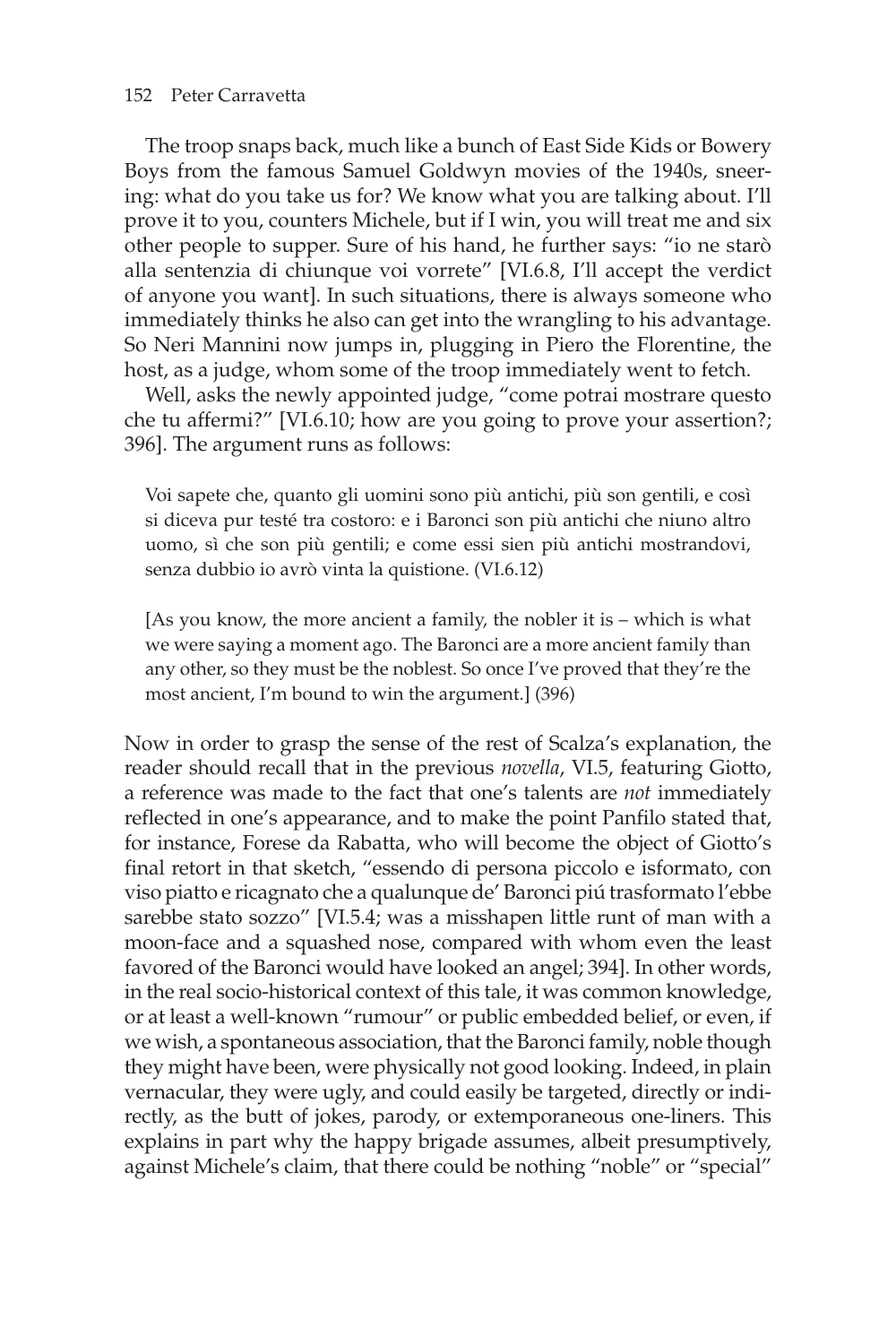about them, other than the fact that they are powerful and socially estimable. Here then comes the key part of Scalza's little spur:

Voi dovete sapere che i Baronci furon fatti da Domenedio al tempo che Egli aveva cominciato d'apparare a dipignere, ma gli altri uomini furon fatti poscia che Domenedio seppe dipignere. E che io dica di questo il vero, ponete mente a' Baronci e agli altri uomini: dove voi tutti gli altri vedrete co' visi ben composti e debitamente proporzionati, potrete vedere i Baronci qual col viso molto lungo e stretto, e quale averlo oltre a ogni convenienza largo, e tal v'è col naso molto lungo e tale l'ha corto, e alcuni col mento in fuori e in sú rivolto e con mascelloni che paiono d'asino; e èvvi tale che ha l'uno occhio piú grosso che l'altro, e ancora chi ha l'un piú giú che l'altro, sí come sogliono essere i visi che fanno da prima i fanciulli che apparano a disegnare. (VI.6.13–14)

[What you have to know is that the Good Lord made the Baronci at the time He was learning to paint, while everyone else was made once He actually knew how. You'll see the truth of this if you consider the Baronci and the others. All the others, as you'll have noticed, have well made, suitably proportioned features, but take a look at the Baronci faces: some have long thin ones, others have impossibly fat ones; some have long noses, others stubby ones; some have chins that jut out to meet their noses, some have jaws the size of donkeys; you'll find some with one eye bigger than the other, some with one eye lower than the other – just like the faces children make when they're first learning to draw.] (396-7)

From these premises, which are based on several sets of assumptions, as we will see, the conclusions seem inevitable and are in fact swift:

Per che, come già dissi, assai bene appare che Domenedio gli fece quando apparava a dipignere, sí che essi son piú antichi che gli altri e cosí piú gentili. (VI.6.15)

[Therefore, as I said, it's obvious that the Good Lord made them when He was learning to paint, which makes them more ancient than any, and consequently more noble.] (396–7)

Piero the judge, Neri the instigator, and the amused band concur, after what we imagine a second or two to let it sink in, that Scalza is quite right and that, in fact, "per certo i Baronci erano i più gentili uomini e i più antichi che fossero, non che in Firenze ma nel mondo o in Maremma" [VI.6.16; the Baronci had to be the noblest and most ancient family not merely in Florence but in the whole wide world this side of the marshes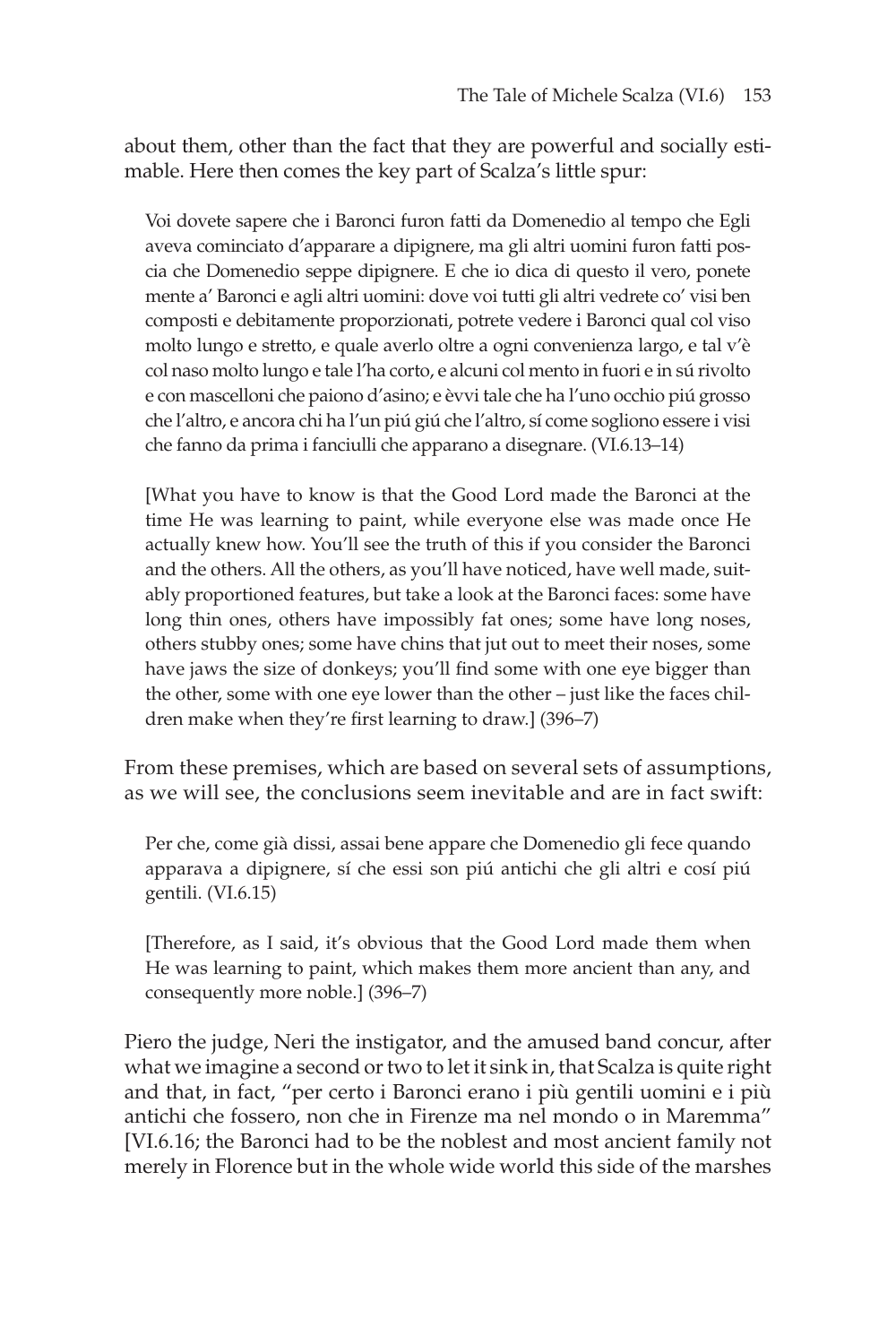and beyond; 397]. And this widening of the field at the end of the phrase is not an insignificant detail.

There are several levels of analysis possible to extract layers of meaning out of this little tale, and we will focus on four of them, going from the micro-text to the macro-text. The first concerns the rhetorical-logical structure of the explanation for Scalza's claim about the Baronci's nobility. The second approach links the tale to the general economy of the Sixth Day, dedicated explicitly to witticisms that "bite like a sheep," and looks at the rhetorical-social function of speech in mostly popular, noncourtly, non-literate society. Here some considerations on the role of humour and the comic are in order. In a third frame of analysis we focus on language itself, or rather the "use" of language to obtain a desired effect within a particular context, already heralded in the first level, but here elevated to the level of ideological critique. This introduces a fourth level, which concerns the question of the broader social-political import of what this and some of the other *novelle* may entail in the larger picture of Boccaccio's overall oeuvre and his role and position in the emerging secular humanism. The concluding considerations will be of a general nature about literature and society.

Let us then consider Scalza's little gem of a speech. It takes on the logical structure of a syllogism, in this fashion:

A. The more ancient a family, the nobler it is;

- B. The Baronci are the most ancient;
- C. The Baronci are the noblest family.

This is the standard categorical syllogism, of the form AAA 1. To make it more formal, it should be rephrased and restructured as follows:

P 1: All ancient families are the noblest families;

P 2: All Baronci are a most ancient family;

C: All Baronci are the noblest family.<sup>6</sup>

The reader may recall the paradigmatic example: All men are mortal, Socrates is a man, therefore Socrates is mortal.<sup>7</sup> But what is of interest

<sup>6</sup> I owe this reformulation to my colleague in the philosophy department at Stony Brook, Allegra De Laurentiis.

<sup>7</sup> See Capaldi: "in essence [this is] the basic format of all valid syllogistic arguments" (39). The preconditions for the syllogism are met insofar as each of the three terms must appear twice, and the middle term is distributed. See also Cohen and Nagel 84;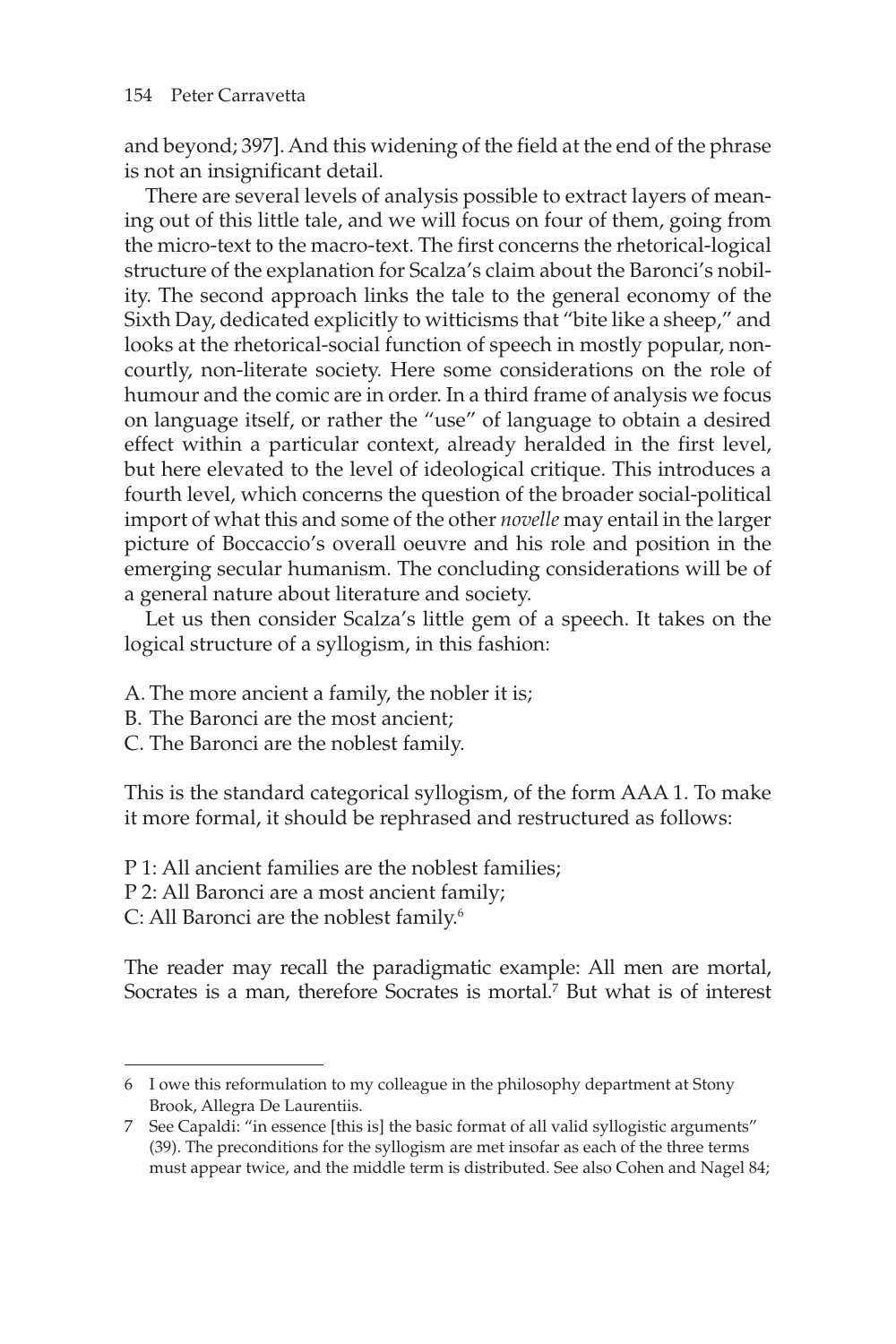here is that Scalza's basis for pulling this apparently unassailable proof is grounded on evidence that has little to do with formal argument, relying rather on established but still circumstantial conditions, and as such it is an enthymeme, so that casting it as a syllogism is ultimately a ruse.<sup>8</sup> The argument is made on the basis of what everyone in that particular social sphere is predisposed to accept as a valid truth, namely, that the most ancient families must of course be the noblest, an assumption become topical on the strength of the fact that it is the upper elites who typically legitimate their status based on recorded or demonstrable genealogies. Indeed, as in the parallel case of claimed Church authority based on the Decretals, it is the documents produced, preserved, and jealously guarded that shore up the valid proof of a claim and legitimate it. This would guarantee its becoming an authority on what is called unquestioned knowledge, sort of a universal proposition, for that community or even society as a whole. The emphasis here, however, is on *that* audience, which in our tale is the fun-seeking gang of friends indubitably aware of the power and lineage of the Uberti and the Lamberti and other families in Florence.

The argument gains strength when Scalza makes a brilliant connection, based on sense evidence, that the Baronci are indeed well known

Broadie 174–7. Cuomo is one of the few who explores the role and use (and abuse) of the syllogism in Boccaccio, and especially in this particular *novella* (252–4), drawing attention to the fact that it employs the third mood (*darii*) of the first figure. But an argument can be made that Scalza's syllogism falls under a different mood and possibly the fourth figure. Medieval logic was a complex field, and often scholars who expound upon the major philosophers that Boccaccio is sure to have known to some degree, like Scotus, Ockham, Buridan, Peter of Spain, are not in total agreement when it comes to the evolution of the syllogistic mode, and how it was employed by non-experts. Compare Broadie, and Speca, on the much contested developments of modal syllogistic, hypothetical syllogistic, and stoic logic.

8 See Cohen and Nagel: "The fact that logic is concerned with necessary relations in the field of possibility makes it indifferent to any property of an object other than the function of the latter in a given argument" (12). In other words, *deductive* logic may by and large connect with reality, but it doesn't need reality to be formally correct. It is the propositions and the postulates that must necessarily be true on the basis of the assumed and unquestioned axioms and rules. As De Laurentiis confirmed in her email to me: "The criticism against the possible lack of soundness is irrelevant to the validity of the syllogism. Formal validity is independent of Truth or Falseness of premises or conclusion, except in one case, namely when both premises are (factually) True and the conclusion (factually) False (= unsound syllogism). This is not the case here." It is with *inference* that matters change, since this entails a temporal process (Cohen and Nagel 7) and as such bears upon empirical or factual conditions. For the long gestation of the inductive method in the Middle Ages, see Crombie 21–30.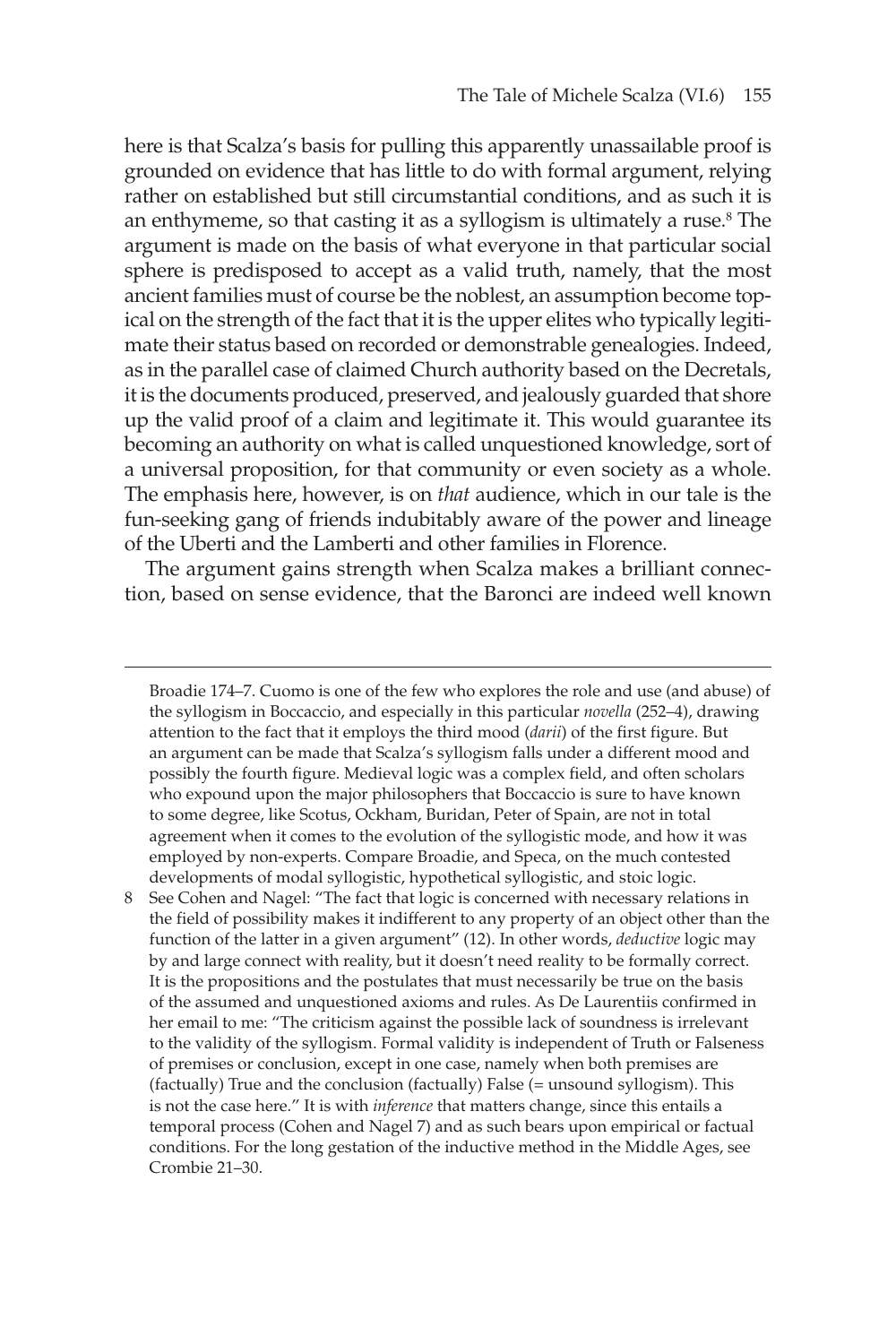to be unsightly or just plain ugly, and frames another shorter but efficacious syllogism:9

- A. The Baronci are ugly, therefore not perfect looking;
- B. In painting, ugly sketches are made when the artist is still learning;
- C. When the Baronci were made, God was still learning.

The ending gains further conviction in the implied retrojected assumption that when God, like any artist, finally learned how to draw well, he made human beings normal, or at least not as grotesque: some with a longer nose, others with a jaw like an ass, and so on. Looking forward to the free supper, the huddle of friends look to Piero and Neri for the verdict on the "amusing argument," which they concede, for Scalza "was quite right," and confirm that, of course, everyone in the whole world knows that the "the Baronci had to be the noblest and most ancient family."

 fonesque than the demonstration, and after world [*mondo*] the reference to Maremma … interrupts the progression of the hyperbole. The comic The little tale can now be subjected to further interpretive possibilities. First of all, an important textual clarification, useful when we address the comic: the troop's last witty affirmation in indirect free speech literally says "not only in Florence but in the whole wide world or in the Maremma," which was already uttered earlier in almost identical language in paragraph 6.10 This builds on Boccaccio's penchant for subtle subversion of expected or orthodox speech patterns, for the mixing of registers is, in itself, already a convention in humour and, we will argue, an index of social critique. Technically, as Bruni points out: "after [mentioning] Florence and the world one expects that the *climax* continues with a substantive of even greater extension (such as 'universe' or something similar); instead the conclusion is no less bufeffect is reinforced by the disjunctive preposition 'o' (in the sense of *vel*, not *aut*), instead of the conjunction 'e' that one would expect, which suggests the interchangeability of very different signs in the meaning,

<sup>9</sup> Cuomo claims this is a first figure syllogism, or *barbara* (254).

<sup>10</sup> The first mention reads in Italian: "i più gentili uomini e i più antichi, non che di Firenze ma di tutto il mondo o di Maremma, sono i Baronci" (paragraph 6). The last reads: "per certo i Baronci erano i piú gentili uomini e i piú antichi che fossero, non che in Firenze ma nel mondo o in Maremma" (paragraph 16).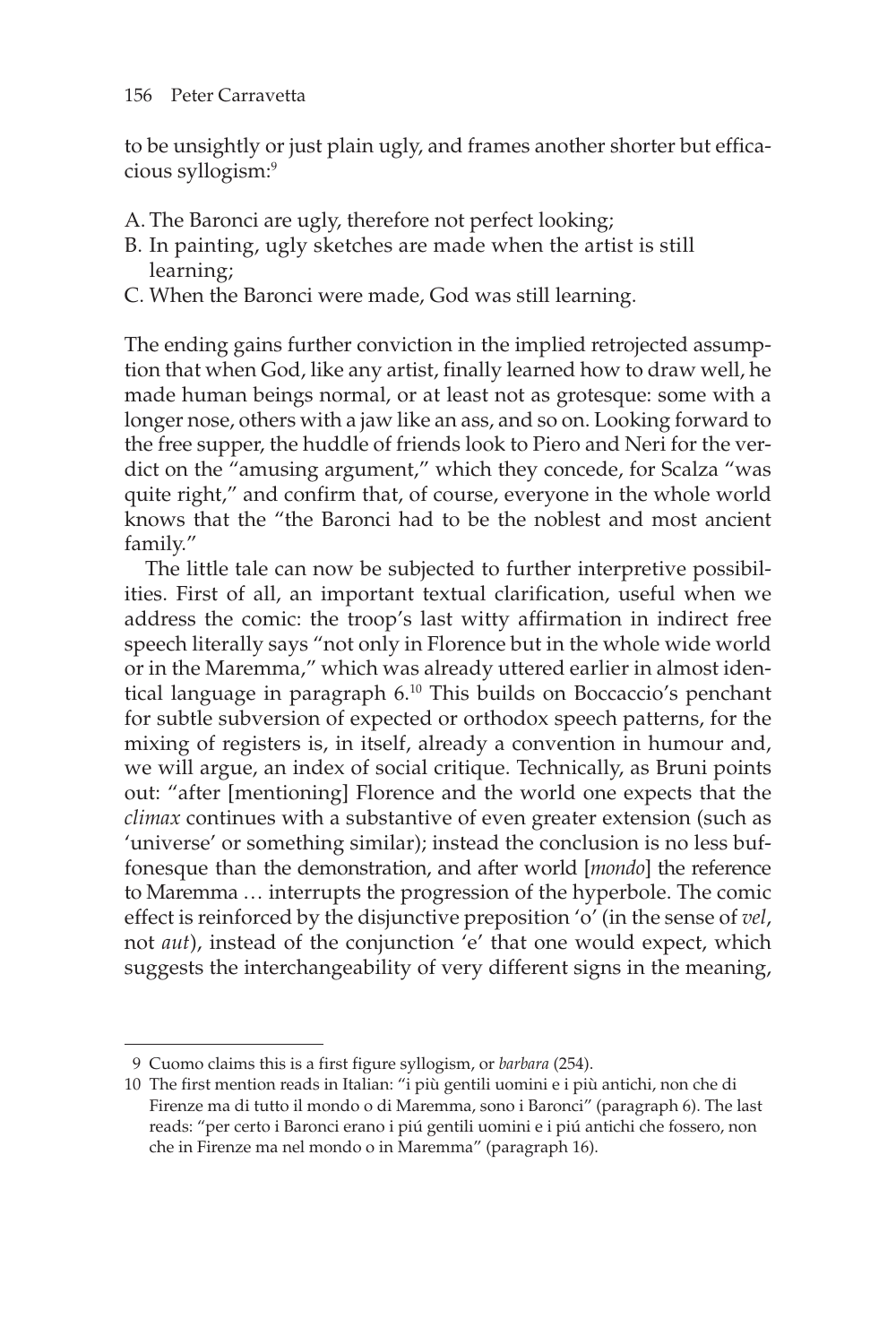in themselves not interchangeable, such as world and Maremma are" (Bruni 388).<sup>11</sup>

Second, what passes for logic, typically associated with the learning of the, basically implied tongue-in-cheek, "Schoolmen," and therefore authoritative when searching for and demonstrating any lofty truth, is made a mockery<sup>12</sup> – beginning with the fact that the reference to the scholastics is introduced by the spoonerism, "fisofoli" (VI.6.6), or "phisopholers," which is rendered in English by Waldman as "what do you call 'em – schoolmen" (396).13 For in fact the syllogistic arguments, craftily lodged one inside the other, and formally coherent though they may appear, are employed for the rhetorical purpose of confusing the little brigade to accept an off-the-wall conclusion. They reveal that the art of persuasion relies on what J.L. Austin called the "performative utterance," which is different from the "constative utterance" or the "statement," as it depends on the "appropriate circumstances" in order to trigger an

<sup>11 &</sup>quot;Ovviamente, dopo Firenze e il mondo ci si attende che il *climax* continui con un sostantivo di estensione ancora superiore (come 'universo' o qualcosa di simile); invece la conclusion non è meno buffonesca della dimostrazione, e dopo *mondo* il riferimento alla *Maremma* (propiziato anche dall'allitterazione) rompe la progressione dell'iperbole; e il comico è rafforzato dalla disgiuntiva *o* (nel senso di *vel*, non di *aut*), invece della congiunzione *e* che ci si aspetterebbe, a suggerire l'intercambiabilità di segni diverssisimi nel significato, e di per sé non intercambiabili, come il *mondo* e la *Maremma*." The expression "che sia nel mondo o in maremma" occurs also in Frate Alberto's tale (IV.2.41), with a comical tone, and may have been a typical expression in the *contado* or implicitly of the lower unsophisticated bourgeoisie.

<sup>12</sup> A case can be made that the dart is also aimed at the reforms being introduced in Paris by the nominalists, and the new interpretations of Aristotle that were flourishing. In particular, Leff, chapter 2, makes a case for the beginning of the religion/church divide that would inform the later humanists well into the Renaissance. This cannot be taken up here.

<sup>13</sup> Waldman's English appropriately captures the usage of the lower register employed here, where the lectio "s'accordano tutti i fisofoli" is, according to Branca's note to the term, a "popular" way of saying "filosofi," understood as "sapienti." But I suggest translating with "phisopholers," to stay closer to the original and foreground the low-tone jab of the reference. The word was surely used purposefully by Boccaccio to suggest, sarcastically, social class distance if not, perhaps and within the universe of the tale, a thinly veiled diffidence (if contempt is too strong a word) between the actors in the episode and the literati, the intellectuals, or even the courtly establishment that often employed them.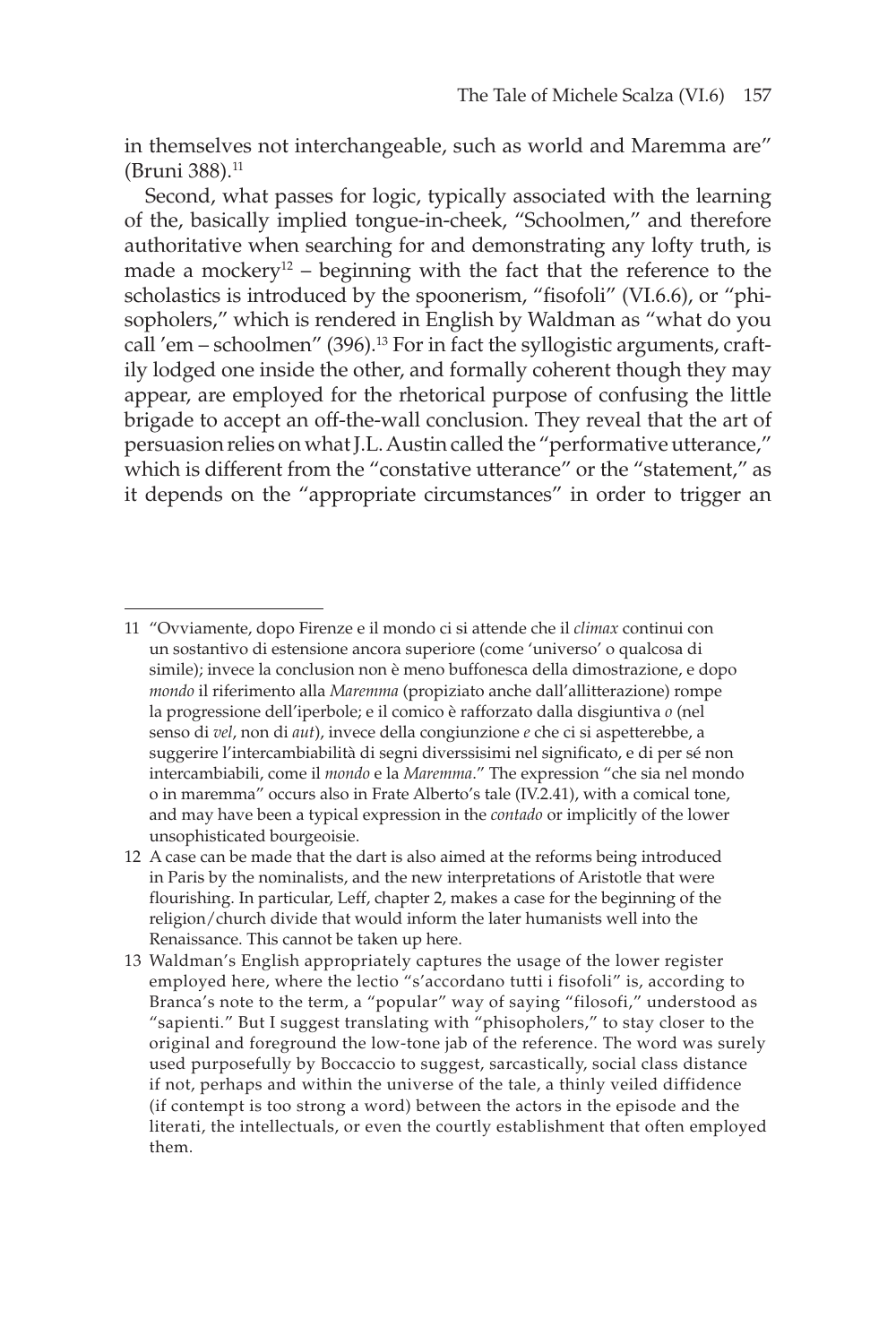action  $(5-6)$ .<sup>14</sup> Moreover, the scene also demonstrates that there existed certain external contextual, and at any rate culturally unconscious, beliefs (whether based on faith or superstition or habit is not the point here) that could be leveraged to obtain a desired end. Among these, for instance, that it took six days to create the universe, as everyone in the community is presumed to know the story from Genesis.15 What our storyteller anchors onto that cultural bedrock, which acts as a *locus communis* that, as we saw, doubles as a logical axiom, is the analogy that, just as an artist takes time to master drawing a figure, so did the Good Lord, with the added embedded analogy, again taken to be self-evident by everyone, that first sketches are infantile, and executed at an earlier age – or, say, earlier days, to stay with the time span of Genesis – so it follows therefore that our Lord drew humans like an infant, misshapen and unproportionate.<sup>16</sup> We will return to this topos further down.

<sup>14</sup> To clarify what Austin means by performative: "The uttering of the words is, indeed, usually a, or even *the*, leading incident in the performance of the act (of betting or what not), the performance of which is also the object of the utterance, but it is far from being usually, even if it is ever, the *sole* thing necessary if the act is to be deemed to have been performed. Speaking generally, it is always necessary that the circumstances in which words are uttered should in some way, or ways, be *appropriate*, and it is very commonly necessary that either the speaker himself or other persons should also perform certain other actions, whether 'physical' or 'mental' actions or even acts of uttering further words" (8, emphasis in original). Statements may be true or false, whereas performatives are more like a pragmatic rhetorical utterances, they interact, are causative, are basically a "doing" (13), and though they may be "parasitic" (22) or used in bad faith (11), that does not impact on their function and use.

<sup>15</sup> Martinez draws attention to this detail by pointing out the "patristic accounts of God's six-day-long fashioning of the world in Genesis" ("*Scienze della Cittade*" 59), as part of a critical analysis of the layered symbolism of the number "6" that informs the entire Sixth Day. Further down he notes that the Baronci's deformed face recalls the artistic difficulty of shaping a perfectly sculpted nose (61) as a parallel to the writer's task of framing a rhetorically perfect line, with reference to "Boccaccio's cognizance of the sixth day of the six Horation vices of composition … of the *Ars poetica*" (62).

<sup>16</sup> A more serious elaboration of the idea that the Creator took a while to create the perfect human being reappears later in Pico della Mirandola's oration *On the Dignity of Man*. In this paradigmatic text of humanism, we read that the master architect "had adorned the supercelestial region with Intelligences, infused the heavenly globes with the life of immortal souls and set the fermenting dung-heap of the inferior world teeming with every form of animal life. But when this work was done, the Divine Artificer still longed for some creature which might comprehend the meaning of so vast an achievement, which might be moved with love at its beauty and smitten with awe at its grandeur. When, consequently, all else had been completed (as both Moses and Timaeus testify), in the very last place, He bethought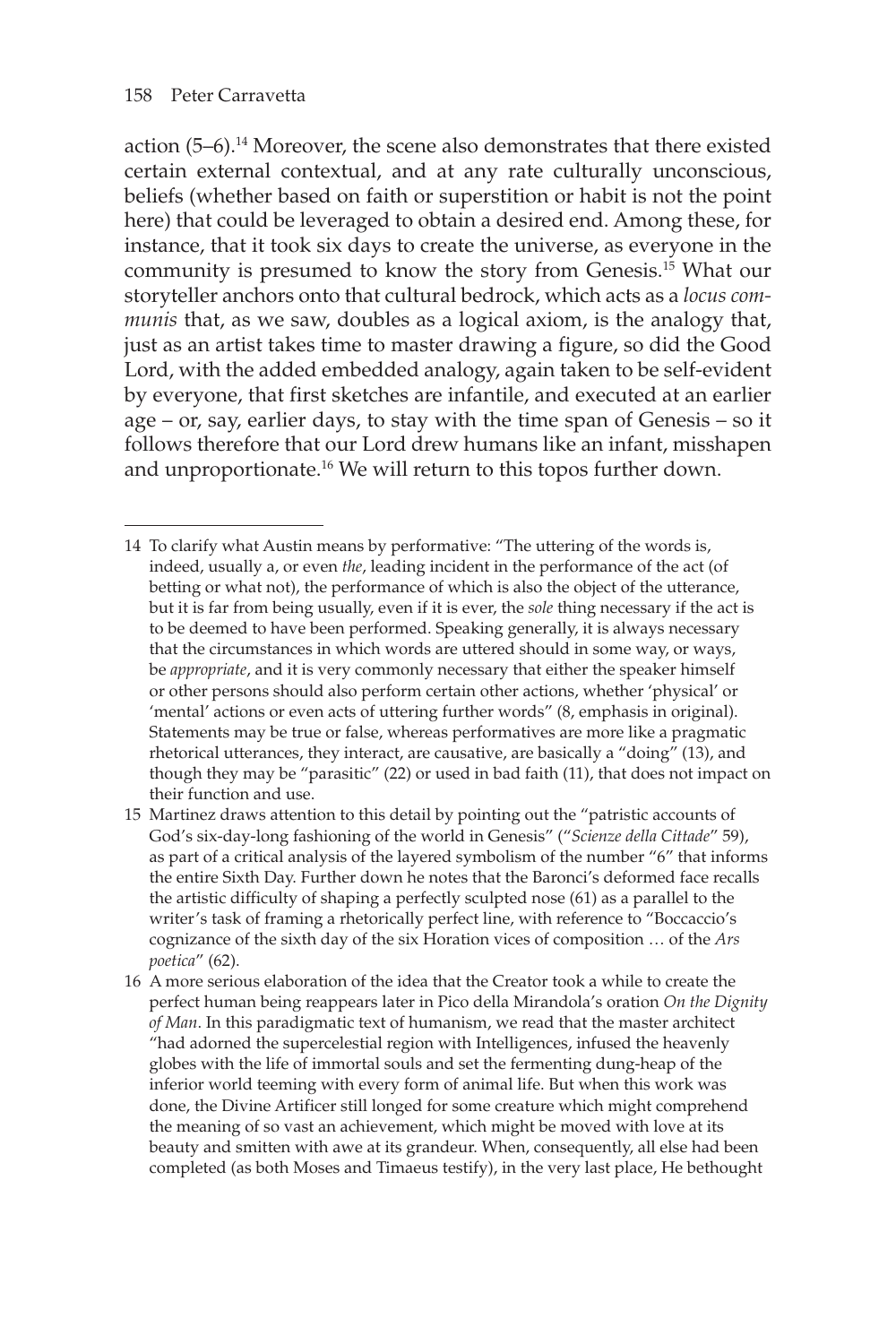Looking at the tale in yet another and clearly related perspective, what can we say of Scalza's audience? Briefly, that they are gullible, unsophisticated, lower-class happy-go-lucky youths out to have a good time? And that they tell a humorous off-the-wall story in order to have a laugh at someone else's expense (both literally, the dinner at Piero's, and metaphorically, through the jab at the Baronci's nobility)? Yes, but there is more to it than that. Jokes are a species of utterance of which humour is the larger category. Following Freud for a moment,<sup>17</sup> jokes are made-up linguistic stratagems of the unconscious to release pentup energy that self-induced inhibitions and social taboos on the vital forces, such as fear, sex, and aggression, keep in check within a society. Jokes utter the opposite of what is the case, satisfy an instinct to break through certain obstacles, and embody a way of obtaining pleasure *in spite of* distressing or unbearable feelings. Without having to make recourse to the distinct types Freud draws up, which involve condensation and unification – and of which two, the tendentious and the cynical joke, appear most frequently in the *Decameron* – what is relevant to our analysis is not solely the fact that, in the microcosm of each tale with

Himself of bringing forth man." However, in this case the human being, though created last, cannot be based on a "model" or archetype, and clearly God did not have to perfect his art *strada facendo* (Pico seemingly having no sense of humour!). The problem is different and will have far-ranging consequences: the "new man" cannot be created as already perfect. This introduces an uncertainty about an eternist conception of humanity as stemming from the Divine and in his image. Reading the rest of the text, we learn in fact that "all space was already filled; all things had been distributed in the highest, the middle and the lowest orders … At last, the Supreme Maker decreed that this creature, to whom He could give nothing wholly his own, should have a share in the particular endowment of every other creature. Taking man, therefore, this *creature of indeterminate image*, He set him in the middle of the world and thus spoke to him: 'We have given you, Oh Adam … no visage proper to yourself, nor any endowment properly your own, in order that whatever place, whatever form, whatever gifts you may, *with premeditation*, select, these same you may have and possess *through your own judgment and decision*. The nature of all other creatures is defined and restricted within laws which We have laid down; *you*, by contrast, impeded by no such restrictions, may, *by your own free will*, to whose custody We have assigned you, *trace for yourself the lineaments of your own nature* … It will be in your power to descend to the lower, brutish forms of life; you will be able, through your own decision, to rise again to the superior orders whose life is divine'" (5–8, emphasis added). That human beings are, even, or perhaps already, for Boccaccio, of an "undetermined nature" ("indiscretae opus imagines"), and can decide *consciously* on their fate, is part of what I am suggesting in this reading.

<sup>17</sup> See Freud. The next three sentences basically summarize some of the main concepts in *The Joke and Its Relation to the Unconscious*.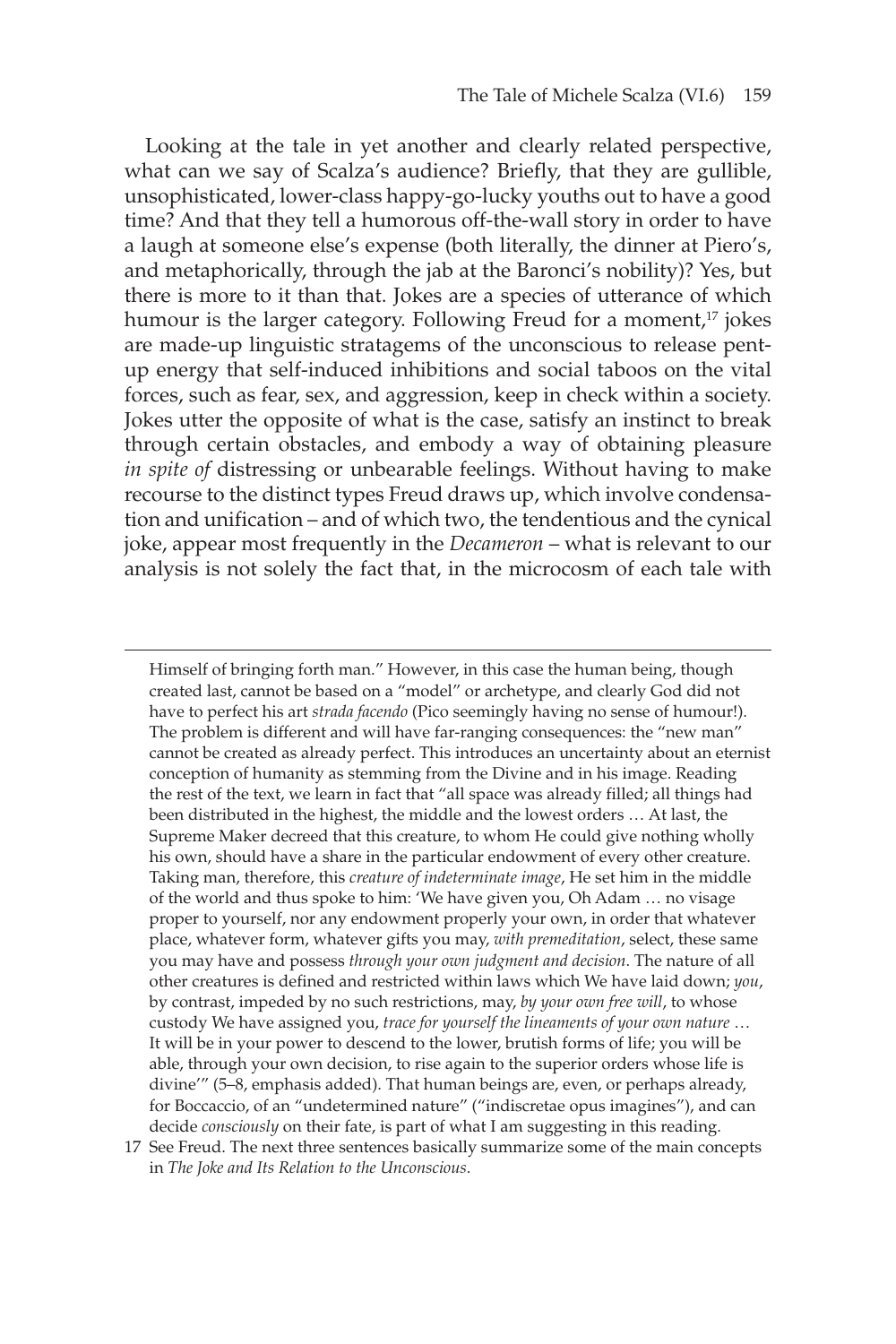those particular characters, the witticism permits a saving of psychical expenditure,18 but the fact that *this is the only way they have to deal with a problem*. In other words, what may be an inhibition in the clinical sense can also be thought of by extension as a set of constraints – taboos, traditions, strong public enforcement – tantamount to repression of expression within the social order, a repression therefore whose cause is a force or forces outside the control of the actors. I believe that in our tale this external referent is clearly the upper crust, the *popolo grasso*. The hostility that belies the repression is unleashed by attacking those traits of the target, i.e., the unattractiveness of the rich family. But this cannot be done directly. Rather, it is achieved by a pseudo-logical story whereby the brigade is told that they, the Baronci, were made that way when the Lord created the universe, though because he was just learning how to make humans, he did not shape them perfectly. The absurdity of the tale gains traction with the interlocutors (*and* readers as the necessary "outside listeners" to the joke),<sup>19</sup> first, by a catalogue of unappealing features,20 which rhetorically make the case by sheer *accumulatio*, and then by throwing in, to conclude and seal the *demonstratio*, a swift comparison – let us recall that this is the day dedicated to short tales, with "brevity" being a stated aim of the storytellers – that the audience could not not agree upon: just like kids when first learning how to draw. Recall that it is a crucial part of the efficacy of joke-telling that the speakers share the same (at least local) culture<sup>21</sup> and are also pre-prepared for

<sup>18</sup> See Freud 114. In essence this means one of two things: I can't deal with the reality around me (because objectively I can't, I am a subaltern, so to speak, or I have to get this obstacle, this person, out of the way *now*), or: I won't deal with the reality around me (because it entails too much work, intellectual or otherwise, a larger commitment towards some resolution). Clearly we are dealing with the first instance, where the utterance lessens the tension. Specifically, we recall that Elissa had stated, at end of Day Five, that the tales were going to be about "quick-witted people resorting to a happy quip or nice repartee to slap down another person or avert some impending disaster … people who, on being teased, give as good as they get, or who avoid danger, embarrassment, or loss by dint of a prompt rejoinder" (381).

<sup>19</sup> Freud points out that a joke requires that a third party be present to gain the sympathy and approval of the narrator.

<sup>20 &</sup>quot;some have long thin [faces], others have impossibly fat ones; some have long noses, others stubby ones; some have chins that jut out to meet their noses, some have jaws the size of donkeys; you'll find some with one eye bigger than the other, some with one eye lower than the other – *just like the faces children make when they're first learning to draw*" (397, emphasis added).

<sup>21</sup> Critics have pointed out how the Sixth Day is the least multilingual or multicultural of days, suggesting that the quick-witted retorts did not have to be mediated or "translated," so to speak.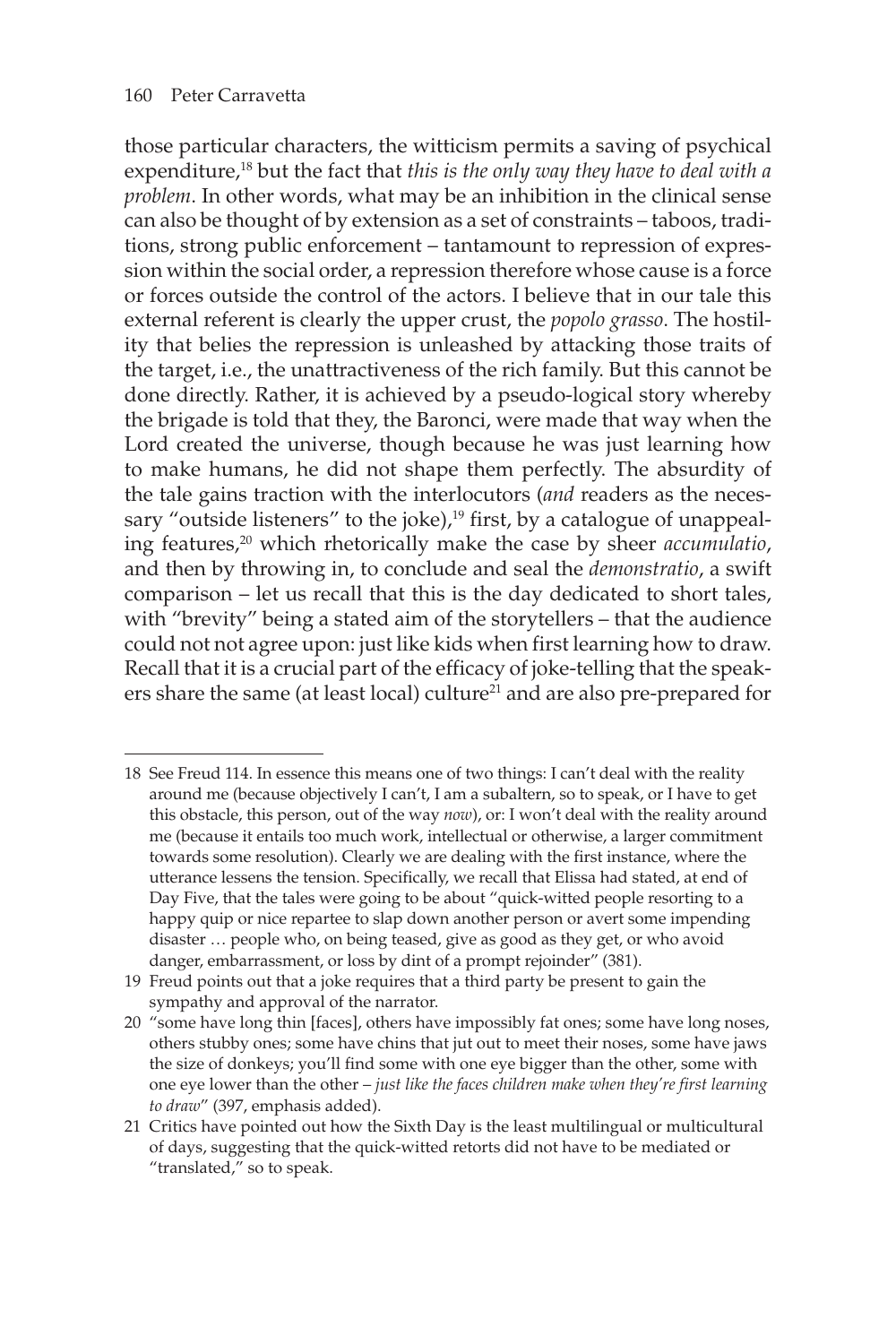it, as the narrator typically "sets up" the ensuing story, as Scalza does. The reference to children is important in the joke because, as Freud once again argues,<sup>22</sup> the (unconscious) motivation behind the creation of humorous situations is the substitution of "object-associations with verbal associations and the use of absurdity" as ways to make sense out of a nonsensical story, "restoring old freedoms" and "disburdening us from the compulsion of our intellectual education." What's implied is that children do not yet have rational control of their impulses, yet we smile at their untrammelled mental freedom, and we laugh when we let down our rational defences, as when under the influence of a substance or alcohol.

The point here is that, in making sense out of the nonsensical, we are not trying to psychoanalyse the characters, but rather to look at the rhetoric of the story with the support of some mechanisms which, though they may have originated in psychology, can without much distortion be useful to orient reflections towards social and political concerns. In fact, the taboos and inhibitions of the characters, we might say of us all, derive from socially created norms, civil delimitations, laws, censure, strong traditions and rituals, fear of aggression or punishment, and so on. The social space and the condition of an unlettered populace is a recurring presence in the entire *Decameron*, and too often the ironies and parodies perpetrated upon them highlight the fact that they were regularly being taken advantage of. Not that the author cherished some sort of pious Franciscan ethos whereby we are all God's children and we shouldn't make fun of the poor, the unfortunate, the dregs of society.23 But in order to talk about them, and in fact, to make them speak, the author had to give the whole work a structure, develop a narrative form (the *novella*), a structured sequence (the time-frame of the ten days and the ten stories within each), ultimately an "order," when, in the end, what was supposed to be represented, four levels removed and almost safely further down, was chaos, death, the coming apart of the social and symbolic orders as a result of the plague. Unfortunately, not many in the scholarship have emphasized this aspect, which I consider fundamental. But before turning to the impact of the Black Death, let

<sup>22</sup> See Freud 120.

<sup>23</sup> See for example Hortis 174–7 et infra, who underscores Bocccaccio's near contempt for the "sciocchi" who are often equated with the *profanum vulgus*, in short with the plebs he has, by the time of the *Genealogie*, left behind. However, this brings out by contrast the heterogeneity of the characters present in the *Decameron*, who hail from all walks of life, as we will remark below.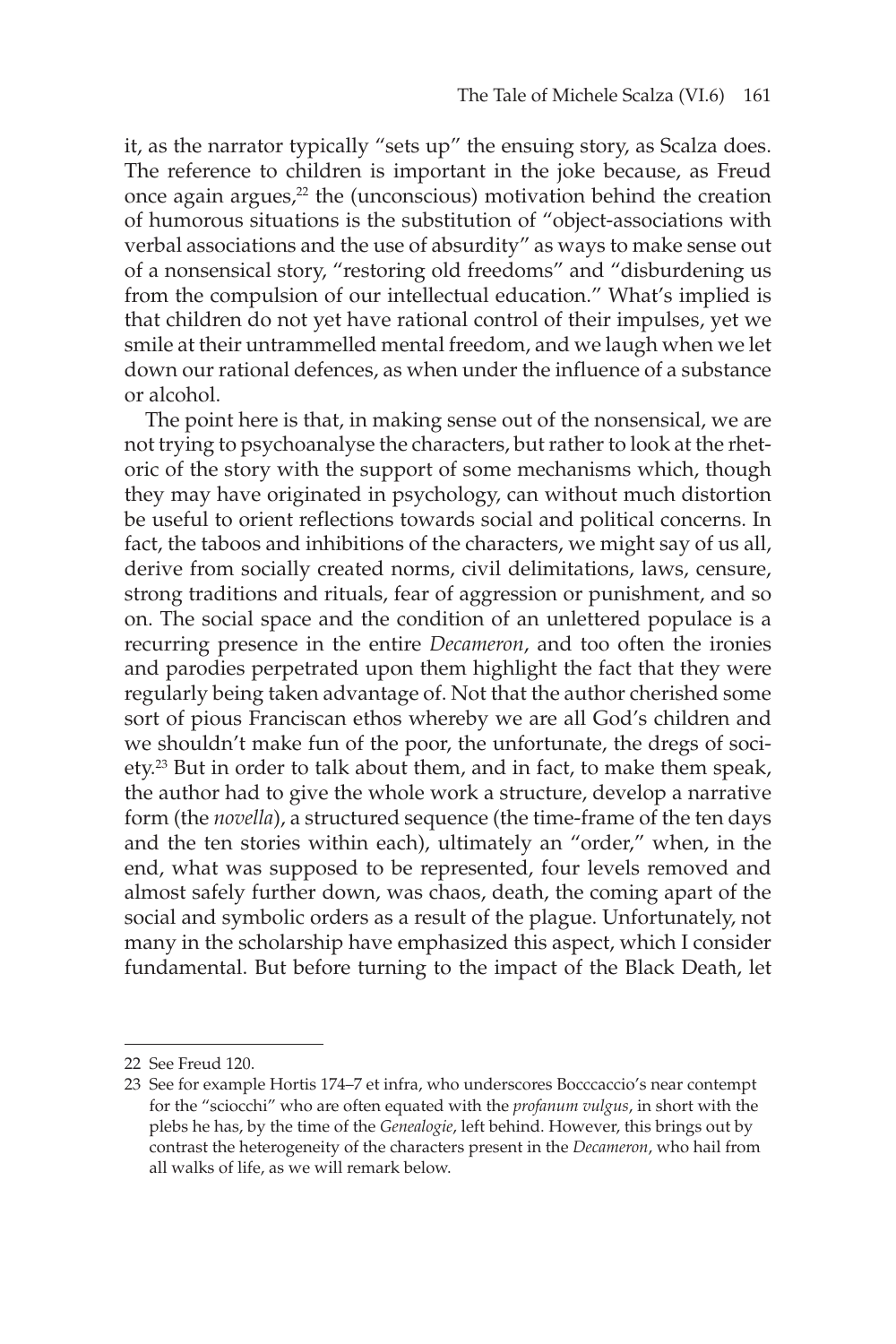me gloss what I mean by the four levels removed we have to telescope through, and expand on the earlier levels of analysis proposed above:

- A) *a real person*, historically documented to have existed, namely Giovanni Boccaccio, who before the greatest calamity ever known to humankind up to that point in time, a pandemic that devoured about a third of Europe's population within months according to some sources,24 decides to *write about it*. 25 Though referential in the Introduction, this already sets up one level of distance between *res*  and *verba*. Boccaccio is the narrator, an alter "I" directs us to what follows.
- B) *fictional accounts*, however realistic the inner frame of reference, in what is called the *Decameron*, a work of the imagination within a tradition. These accounts must be articulated with reference to the metalanguage of the genres of the period, amply studied and which demand adherence to certain codes (and breaking or altering them is still a play with, and within, those institutions).
- C) ten fictitious *character*s, the storytellers who rule over each of the ten days, tell "stories" *about other people* after having been "cast" to control the narration *within* the narration, and therefore impact the economy of the language, the sub-genres employed, the tenor of the actions, the range of the ideas expressed. Their electing to leave the city and hide in a mansion that is safe from the chaos and death also signals the erecting of a further barrier, another moat to isolate the blight all around (even if, factually, the writing may have taken place a year or two after 1348).<sup>26</sup>
- D) *characters who represent people* in various contexts and situations, some imagined and some retrieved from hearsay, some from mythological and geographical accounts and some perhaps based

<sup>24</sup> On the cruciality of this epochal event for the subsequent development of Florentine society, which sets the course for the rise of the *signorie*, see Najemy, *History of Florence* 145–9 et infra; for the broader implications for the entire European world, which will take nearly a century to recover, see McNeill 134–81 and 195–6.

<sup>25</sup> I find the older scholarship, such as that of Bergin, no longer tenable: "As a nineteenth-century critic perceptively wrote: 'Between his ambitious poems of his youth and the learned works of his mature years Boccaccio grants himself a moment of relaxion and child-like mischief'" (286). "Perceptive"? This is akin to saying that after Hurricane Katrina a survivor in New Orleans decides to write fairy tales just to "relax."

<sup>26</sup> See Branca, *Boccaccio: The Man*; Battaglia Ricci, *Boccaccio*; and Armstrong, Daniels, and Milner for reconstructions of the years just preceding and just following the writing of the *Decameron*.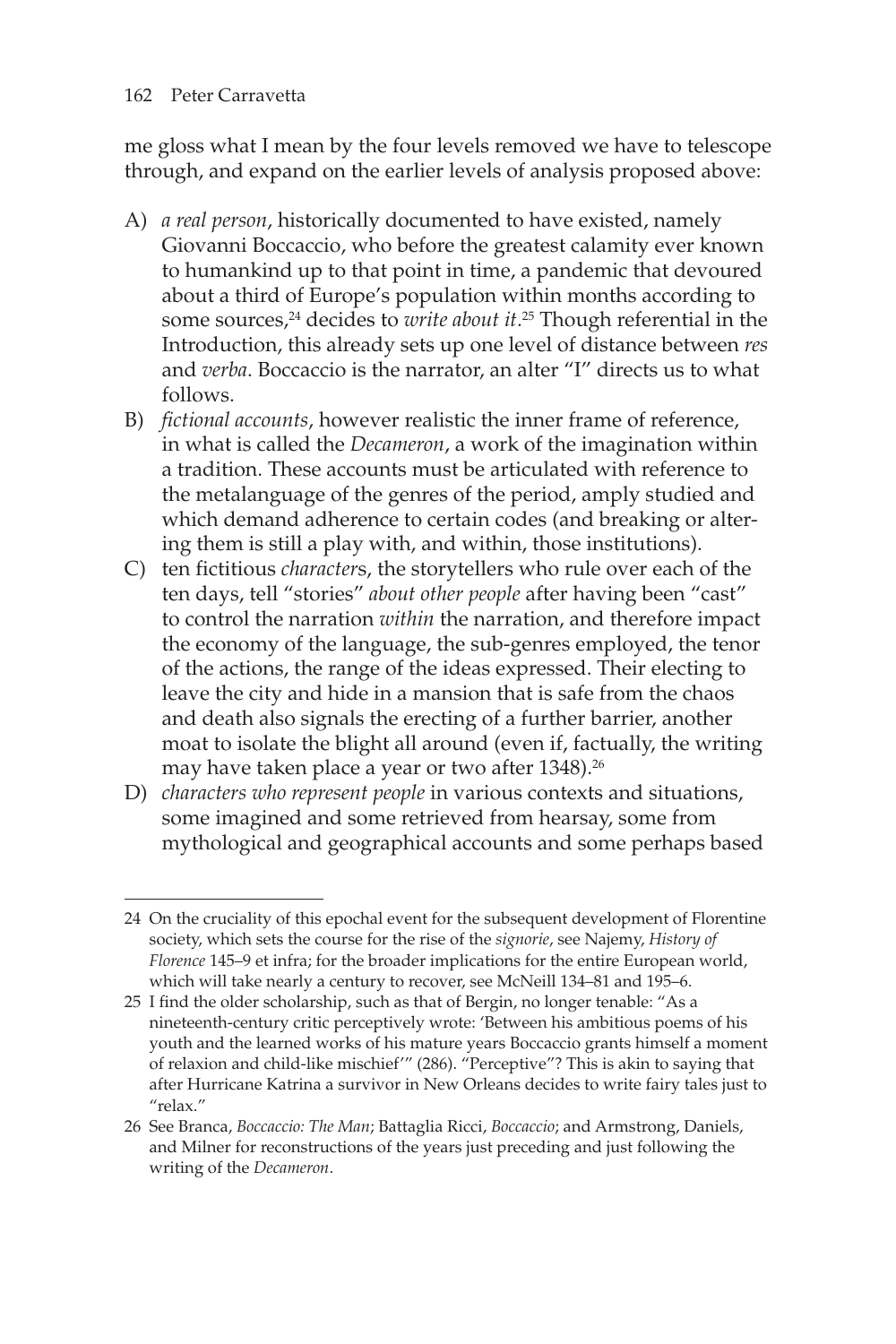on events and accidents the author may have witnessed first-hand during his many travels and stays in different locales. These are given a voice, greatly inspired by oral speech so as to lend more "realism"<sup>27</sup> to their actions and situations.

What we have are *thrice removed narrators/retellings*. This narratological distancing<sup>28</sup> constitutes, in a way, a "safer" way to refer explicitly to what was under everyone's eyes but was not duly acknowledged as symptomatic of a great sudden collapse of society, not in the abstract, but concretely, as it impacted *everything*: the people who were not dying had descended, within a few months, to a pre-civilized interregnum, as we had read in the Introduction. A reminder of this sneaks through at the end of the Sixth Day, when Dioneo prepares for his rule, and wants to focus on some titillating if unsettling aspects of women's behaviour. There is some opposition to that topic, but in justifying his choice, Dioneo says:

Or non sapete voi che, per la perversità di questa stagione, li giudici hanno lasciati i tribunali? le leggi, così le divine come le umane, tacciono? e ampia licenzia per conservar la vita è conceduta a ciascuno? (VI.Concl.9)

[Are you not aware that because of the chaos of the present age, the judges have abandoned the courts, the laws of God and man are in abeyance, and everyone is given ample licence to preserve his life as best he may?] (McWilliam 515)

Indeed, at a time where sheer survival is at stake, Dioneo counters that this is no time to be prudish, that is, hold up some veneer of modesty: "chi sapesse che voi vi cessaste da queste ciance ragionare alcuna volta forse suspicherebbe che voi in ciò non foste colpevoli, e per ciò ragionare non ne voleste" [VI.Concl.13; if it ever came out that you avoided this kind of light chat, people might well suspect that your refusal to do so was tantamount to an admission of guilt; 412].

<sup>27</sup> Battaglia Ricci, *Boccaccio* 139.

<sup>28</sup> What I call "levels" may also be thought of as "concentric circles" of analysis, as Eugenio Giusti, in *Dall'amore cortese*, does in his rich and revealing reading of some of Boccaccio's works. Giusti emphasizes the built-in critique of his narrative strategies, and his aim at getting a message through the several circles of understanding. See in particular 125–71. One element that I consider brilliant is that Boccaccio is practically ironizing about the ironic, thus eliminating the long-standing tradition of identifying narrator with author.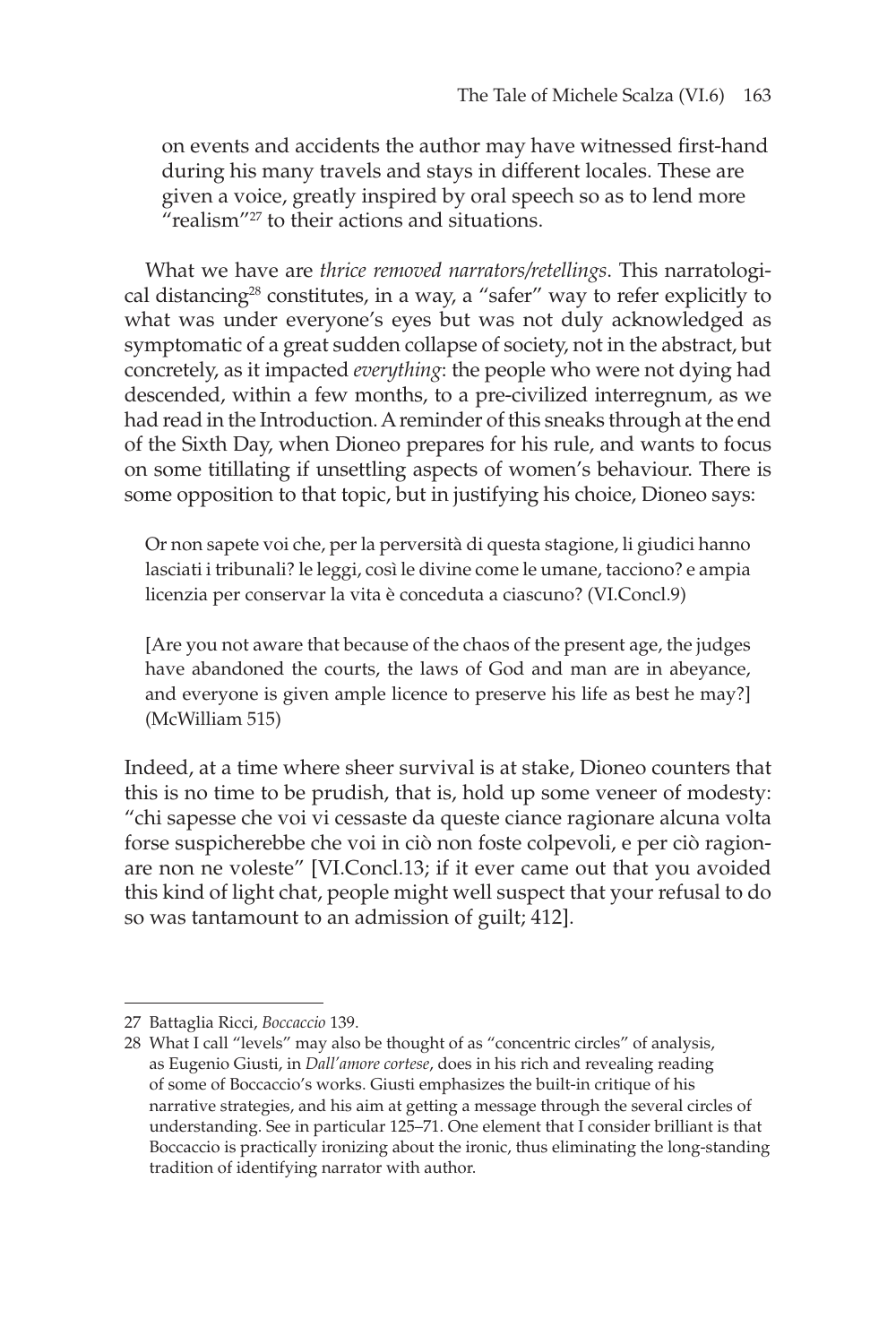What were people, and relations among them, like before *Yersinia pestis* hit the Italian peninsula?29 When all is lost and gone, and people of all stripes are ruined and in constant terror, and what remains is set back years, eons, what do we see? The author of medieval romances could not even begin to say by engaging yet again the earlier genres and their idealized fictions, though we know that by the mid-1340s he was in a different cast of mind. With the arrival of the plague, everything is questioned, everything is up for a rethinking, a reframing, a desperate search for something that would make sense. Facing the unknown and still broaching somehow the full panoply of human reality as it teetered on the edge of this judgment day, the author will pen down sketches, snapshots of situations, anecdotes, micro-récits. In a comic mode.30

But what emerges through the comic is that many aspects of the human condition are not so noble after all. Within that frame, the chosen rhetoric is that of humour. I believe the critique of established orders of society, as filtered through humour, is about, first, the long-entrenched violence and presumptuousness of local and regional barons and princes and kings (later in part berated in *De casibus virorum illustrium*); next, the everyday hypocrisies and abuses of the representatives of the various monastic orders and of the Church in general; and finally, the decay of the courtly code.<sup>31</sup> Let us recall that humour is rebellious, it is not resigned, and if it makes hostility acceptable it doesn't cancel the presence of that which is critiqued. Let us also recall that, unlike the comic in general, which can be perceived spontaneously, as something we may encounter even when we are by ourselves, humour is intentional, as the actors, throughout the *Decameron*, devise the "beffa"

<sup>29</sup> McNeill refers to it by its older name, *Pasteurella pestis* (164–80).

<sup>30</sup> For a general picture of humour in the Middle Ages, see Verberckmoes; and loci in Kleinhenz, ed.

<sup>31</sup> See on this Olson, *Courtesy Lost* 56–97, who makes a clear case for a Boccaccio bent on reforming the tradition of *cortesia* to include the new mixed society, the "gente nuova" that had emerged during the author's lifetime. As a set of patterns and norms for social exchange, *cortesia*'s long-entrenched and multifaceted aspects – think of the different meaning it had in Dante's time – need to be contextualized for the changing environment and thus be historicized (7–15) in order to grasp how Boccaccio attempted to broaden its semantic-symbolic range (53–5). This will bear on the underlying ethics of the characters in the sixth tale, but of course also on all of his oeuvre, especially after the 1350s.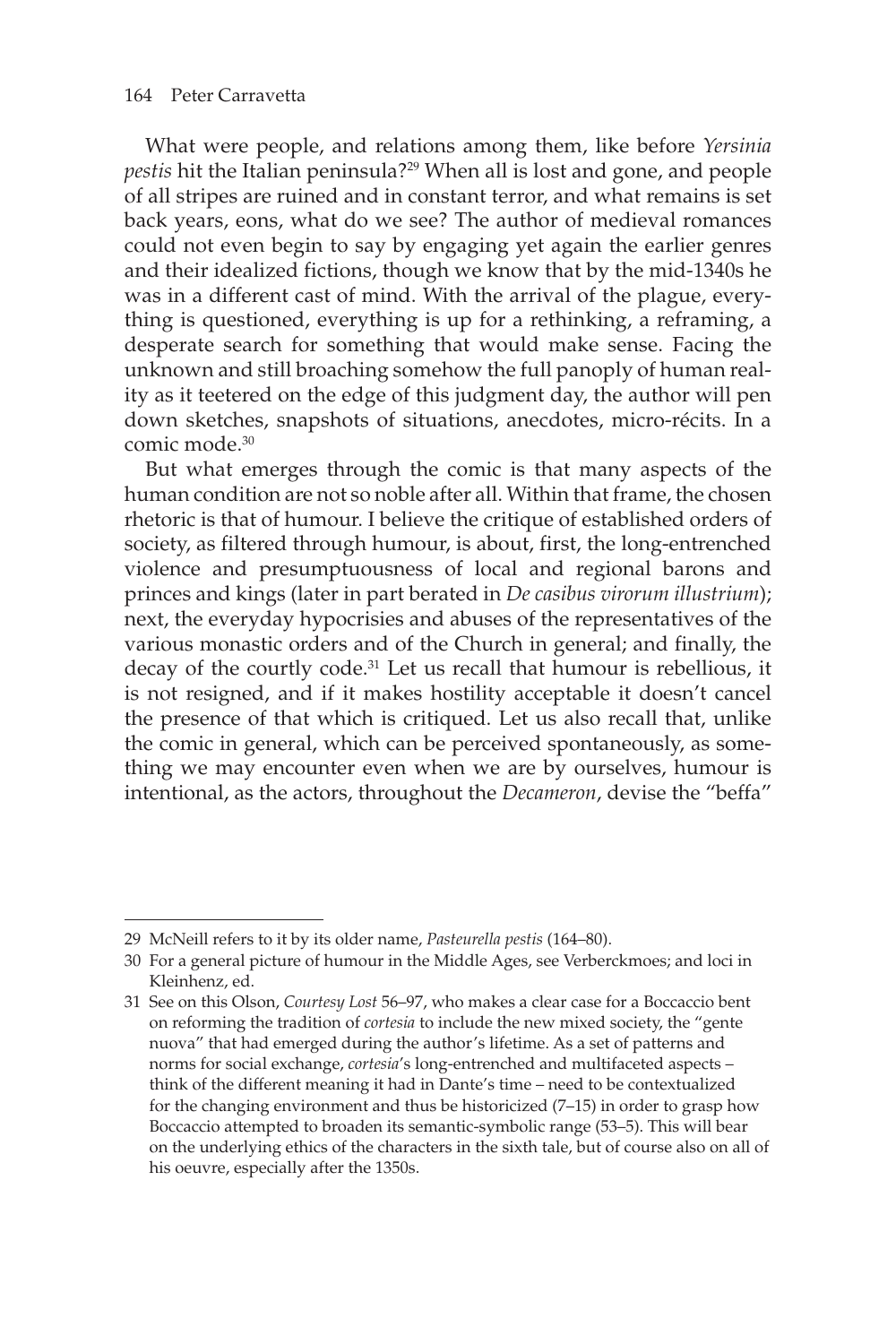whether through action or through words.<sup>32</sup> This element of choice, of exercising judgment, especially present in the Sixth Day when people "give as good as they get," should be explored further, as a topos within and across the novelle, for they indicate that each person, for better or for worse, is capable of dealing with the ostracizing and threatening environment, though often elects to do something at the expense of someone else. We mentioned earlier that the day is under the sign of temperance, which means of proper judgment. The fact is that the plague practically cleared the field of canonical forms of reflection and habitual forms of interpersonal relations. Thus, the social forces that determined the scale of values of the citizenry, and effected a control over them, were suddenly pulled off their anchors. The temperance that assures us of the stability of a given set of mores and adhesion to norms, thus ensuring a predictable, safe social intercourse, is upended: judgment is now about survival, about "me," about getting by, and when possible or necessary, "giving it to them." Rather than direct invective, however, when the destructive forces came from "nowhere," and even God couldn't answer the call for help, the author's choice was to work through exempla, which are in rhetoric what demonstrations are in logic.<sup>33</sup>

Even within these three major areas of critical engagement – the nobility, the Church, and the weight of literary tradition as embodied in the paradigmatic genres $34$  – which have been abundantly researched and written upon, what strikes one about the typologies of the individual *novellas* is that not only those in power but even common folk can be, and indeed are, capable of genuine vile and immoral acts, treachery, betrayals, cunning, lying, reciprocal tricking, and injuring, shaping their language-in-use, the pragmatics of the rhetorical act, to suit whatever end is proximate and desired. The good gestures by some

<sup>32</sup> According to Aaron Smuts, there are three major types of humour, each expressing an entirely different aspect of the personality: *incongruity*, which harks back to Kant, is when humour is a response to logical impossibility, to irrelevance; *superiority,*  which harks back to Hobbes, is when humour arises from a sense of glory and superiority over others; and *relief* theories, associated with Freud, wherein humour is basically a safety valve, escape from repression. What is of relevance here is that in the *novella* we find manifestations of all three kinds.

<sup>33</sup> See Carravetta, *Elusive Hermes* 80, 186, et infra for a more detailed and documented version of this argument.

<sup>34</sup> Giusti, in *Dall'amore cortese*, underscores the constant "meta-critical" aspect of Boccaccio's writing, which consistently breaks through the established topoi he inherited.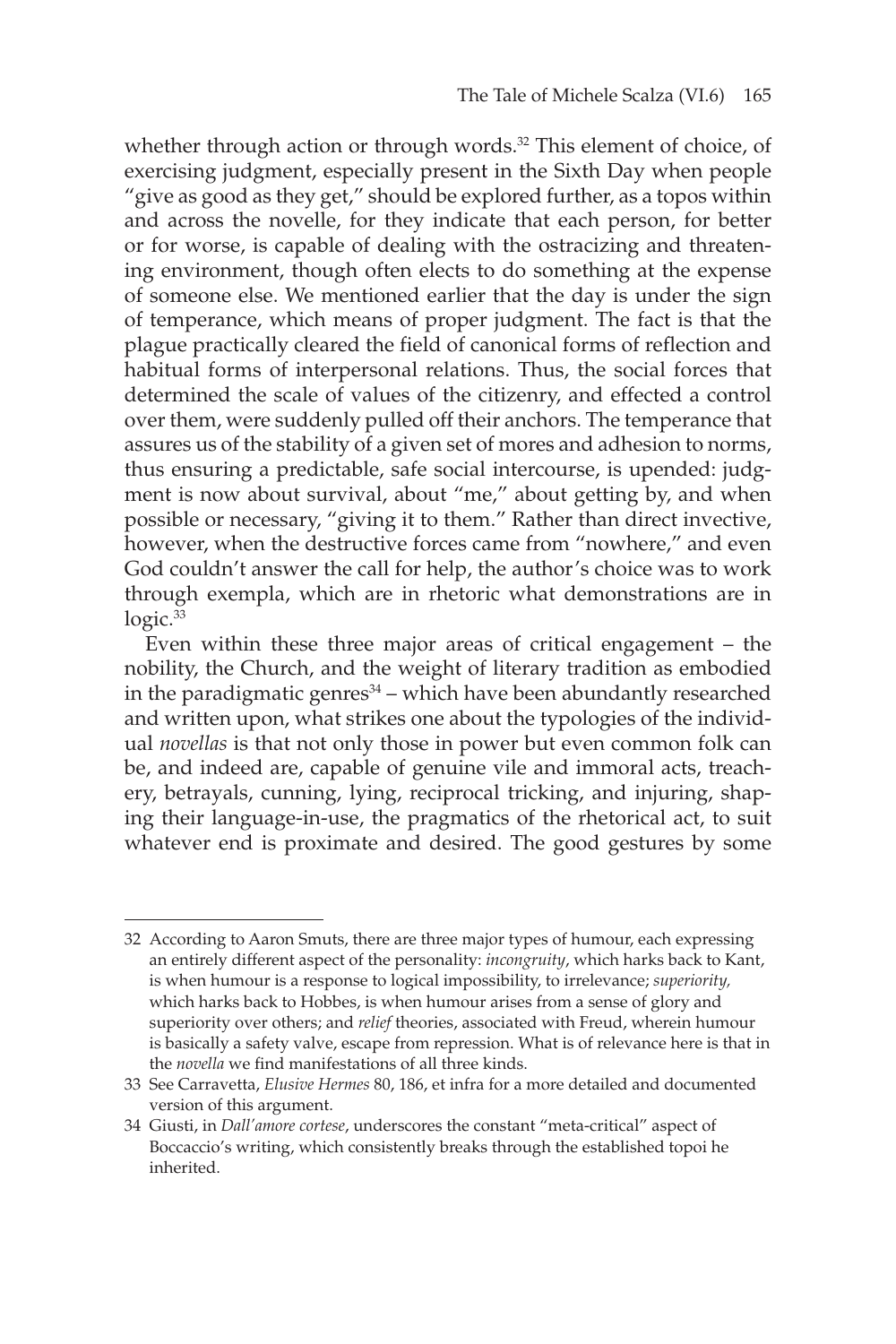king or sultan or local landlord sound eerily improbable, possible but not likely. In VI.1, Oretta basically tells the knight to shut up, that he is pretentious. In VI.2, Cisti the baker reminds Master Geri of his manners, or lack thereof, of his insensitivity to consider the needs and values of those a station or two below him. Again, a critique of the sclerosis of behaviour patterns of an upper class. In VI.3, Nonna de' Pulci shuts up the bishop by another indirect quip, with the underlying context being that he, an eminence in the hierarchy of the Church, would assume he can take such liberties and even make such allusions. In VI.4, Chichibio gets away with his having broken the barrier of proper behaviour suited to his standing in the hierarchy by means of a quip which signals not so much that Currado is ultimately generous and forgiving as that the latter relieves his own tension by the realization, offered through laughter at the simplistic justification of the missing leg, that perhaps in the (his) real world there are more serious problems at hand. In VI.5, Giotto's retort to Forese's superficial but also offensive observation about the connection between reputation and talent and the looks of a person is doubly violent in its cutting sarcasm, a case of tit for tat, but this is where humour once again reveals its tension and barely suppressed agonism, for in fact we can assume that Forese and Giotto did not like each other at all. Unlike what happens in the parallel situation in VI.9, with Cavalcanti's own supercilious retort, the repartee did not have to be explained. In VI.7, Filippa is supposed to exemplify how saying the right thing, mustering the correct articulation of her case, "can save your life," except that it is so unrealistic that such a situation may actually happen, or have happened especially in those centuries, that one must laugh at the very idea that an adulterous woman could pull that off. In this case, humour may indirectly highlight that people's behaviour is informed also, and sometimes in large part, by their projections, which is to say their daydreaming, their utopias: standard constructs whose mechanisms are not so different from those that create humour to fend off a reality that's just overpowering. In VI.8 there is nothing transcendental to uncover, other than the fact that some people use words but don't know what they are saying, and when required to apply them to their own behaviour or values, they simply "don't get it." If one is thick, then let it be. We may laugh at Fresco's niece, but perhaps because we are relieved that we don't have one of those in our family.

Thus, despite the humour and the jokes and the pranks and the witticism, the *Decameron* is, at a deeper level, no human comedy at all, but rather a profound philosophical exploration of an existentially dramatic human condition. As noted above, Boccaccio in the *Decameron*  is not "reporting" what is happening during the plague, beyond the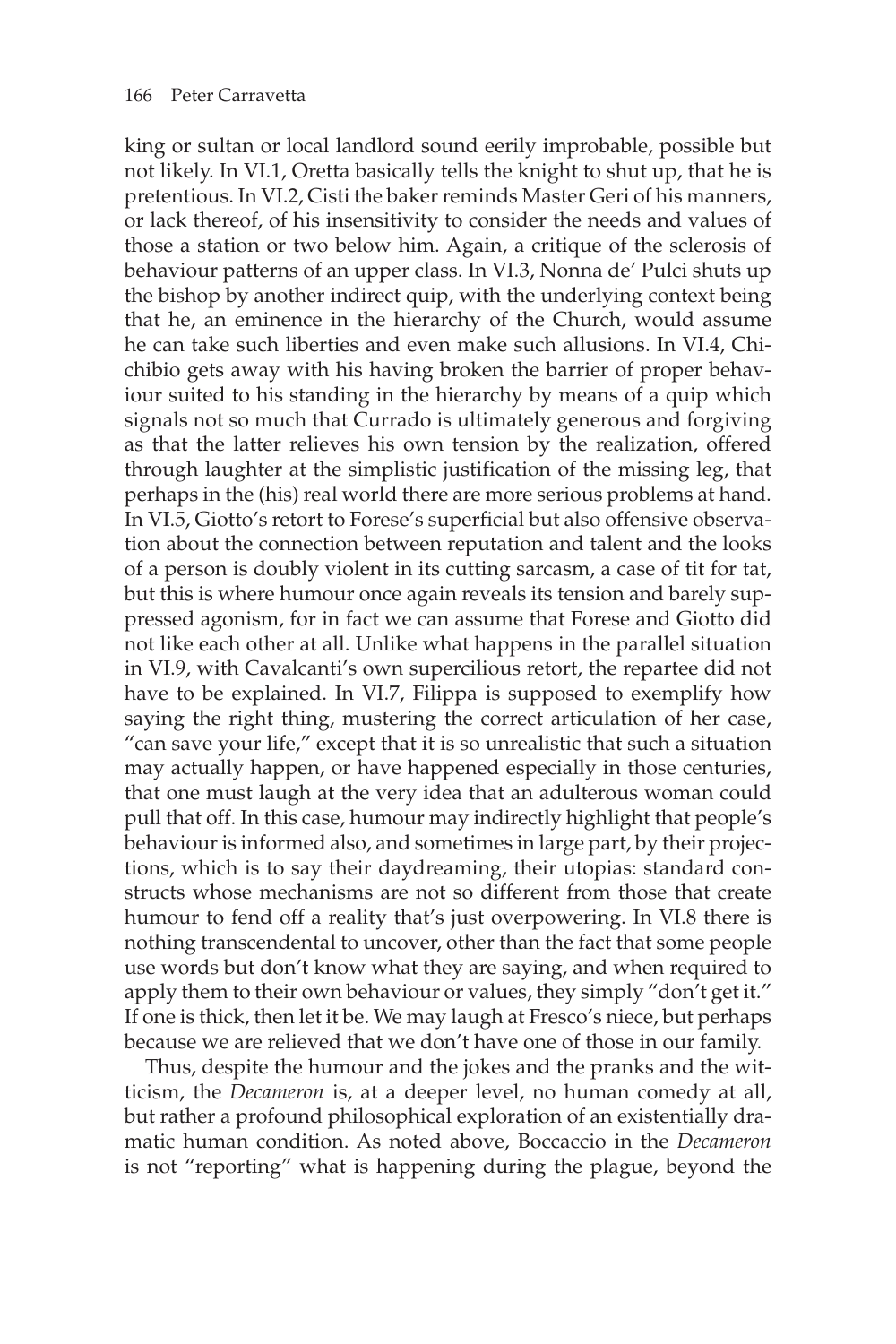few pages in the Introduction. As often in literature, different levels of speech coexist simultaneously,<sup>35</sup> but in order to get to the bottom of the human condition on the verge of what must have been experienced and consciously registered as a biblical punishment like the flood, or an impending Apocalypse, with the consequent creation of a newer and even poorer because diseased portion of the population that did not have any chance of being reintegrated into any society,<sup>36</sup> he resorts to the exempla of so many "parables," tesserae of a huge illustrative mosaic of what has preceded the falling apart of the social order and disintegration of human values. And although the logical structure of the entire work has been duly and persuasively studied, to the point that, given its numerological frame, and the entrenched deploy at the time of symbolisms and off-the-shelf allegorical frames of significations, $37$  there is an inner tension or force to disrupt this selfsame coherence.

Thus, the humour borne by the linguistic exchanges represents ultimately an amoral response to a world whose demands for a morality are in shambles, foregrounding their contingency, the near impossibility for a normative ethic which is not subject to the foibles of a constantly changing human calculus, and in a way exposing, not some hidden human nature, but the ominous presence of the absence of such a thing. This is an inauspicious yet plausible hypothesis if we recall that the rest of the stories that bracket Day Six make palpable the fact – not to speak of innumerable other ones from the other days and almost independently

<sup>35</sup> See, for example, the fine reading of the entire Sixth Day by Oesch-Serra. However, where the author seeks to explain the witticism as "resolving a conflict that often finds its origins in the social diversification of the protagonists" (4, with reference to works by Bosetti and Paolella), I try instead to see how the resolution is no more than a temporary truce, a moment of reprieve until the next story. But the conflict remains.

<sup>36</sup> See on this Foucault's *Madness and Civilization*, and the prodromes that led to the creation of the outcast, the institutional "reject," those who later ended up on the *stultifera navis*.

<sup>37</sup> I am thinking of Kirkham's interpretation, whereby "for all its wit and spice, the jokesters and philanderers among its population, the *Decameron* is a microcosm founded on the principle of reason" (*Sign of Reason* 13). In a different take, Nobili concurs on the strong presence of a logical apparatus in Boccaccio's early works but holds that he veers towards the scholastics much more than, in part following Muscetta, the logicians such as Ockham. Battaglia Ricci argues that Boccaccio wrote "against" both religious people and the philosophical elite (*Boccaccio*). On the relevance of Ockham for the changing intellectual climate in the 1320–40 period, where an actual "paradigm shift" was occurring, see Leff 32–92; Stump 251–69; and Moody 409–53.